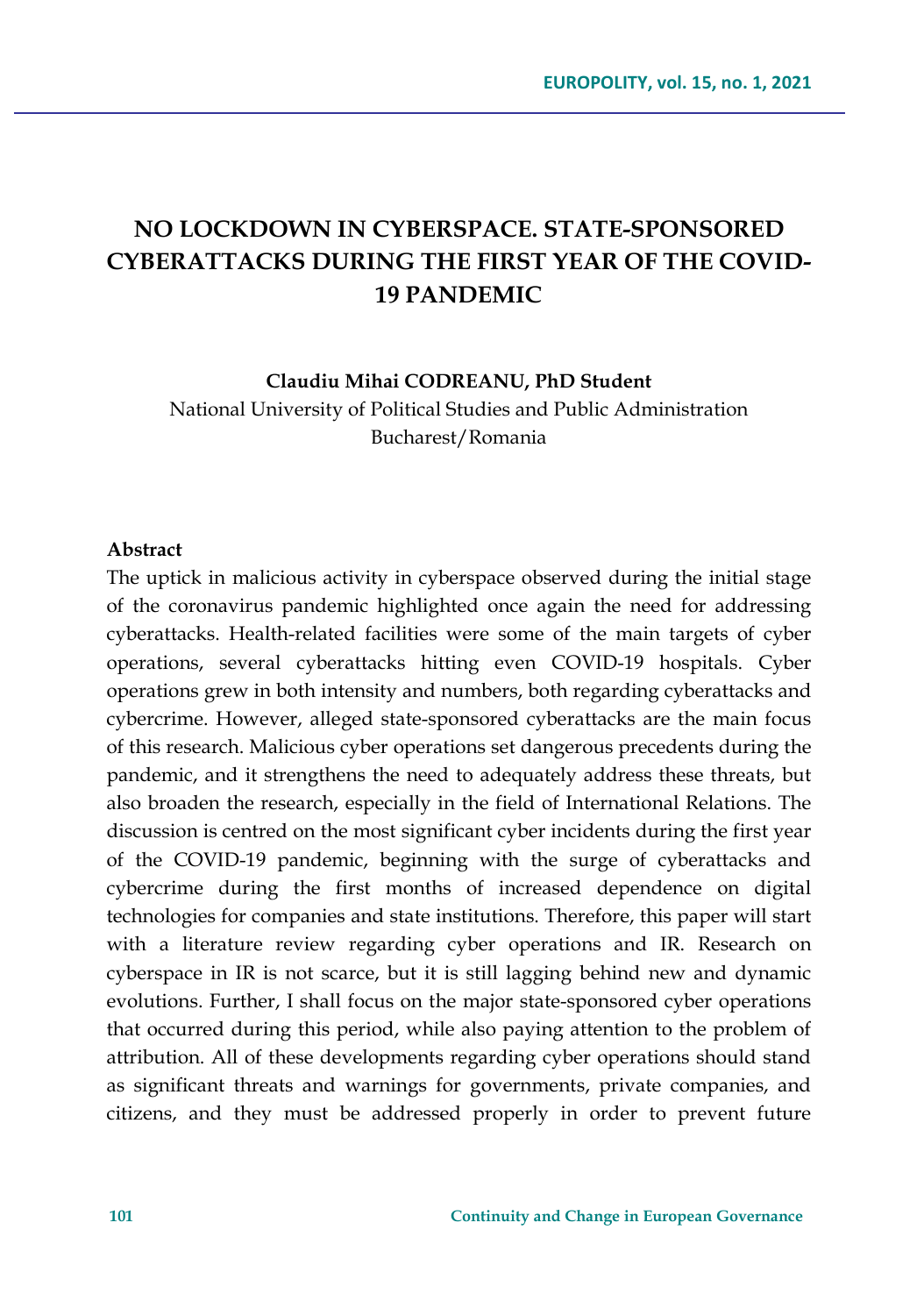considerable disruptions. Given the above, I shall summarise several general lessons and recommendations that emerged from studying the major statesponsored cyberattacks during the COVID-19 pandemic.

#### **Keywords**

COVID-19 pandemic; cyber operations; cybersecurity; state-sponsored cyberattacks.

# **1. INTRODUCTION**

The SARS-CoV-2 virus which is causing the COVID-19 disease was first identified in China around December 2019, spreading then to the rest of the world. The World Health Organisation (WHO) eventually declared COVID-19 a pandemic in March 2020. The first two months of the pandemic saw thousands of daily deaths in Europe and North America, especially in countries such as Italy, Spain, the UK, France and the US. During March, most of the world's governments imposed national or regional lockdowns to limit the spread of the virus, which meant that a large portion of employees started working from home and a large part of students began studying from home, mostly by using digital and online means. As of April 22, 2021, more than 143 million cases have been officially reported globally, while more than 3 million deaths have been confirmed to be caused by COVID-19 (WHO 2021).

The COVID-19 pandemic caused significant disruption all over the world and pushed health systems to their limits, especially in the first few months when uncertainty was prevalent. As if the virus did not have a sufficient large impact, the healthcare sector started to become a target of cyber operations and even cyberattacks, both direct and collateral. Malicious actors started deploying series of ransomware attacks and phishing campaigns trying to exploit the pandemic (ENISA 2020). In addition to this, state actors started cyber espionage campaigns in an attempt to learn more about countries' management of the pandemic and of the research regarding the virus or about the development of vaccines (Walker 2020; Stubbs 2020; Strohm, Gallagher 2020; Sabbagh, Roth 2020).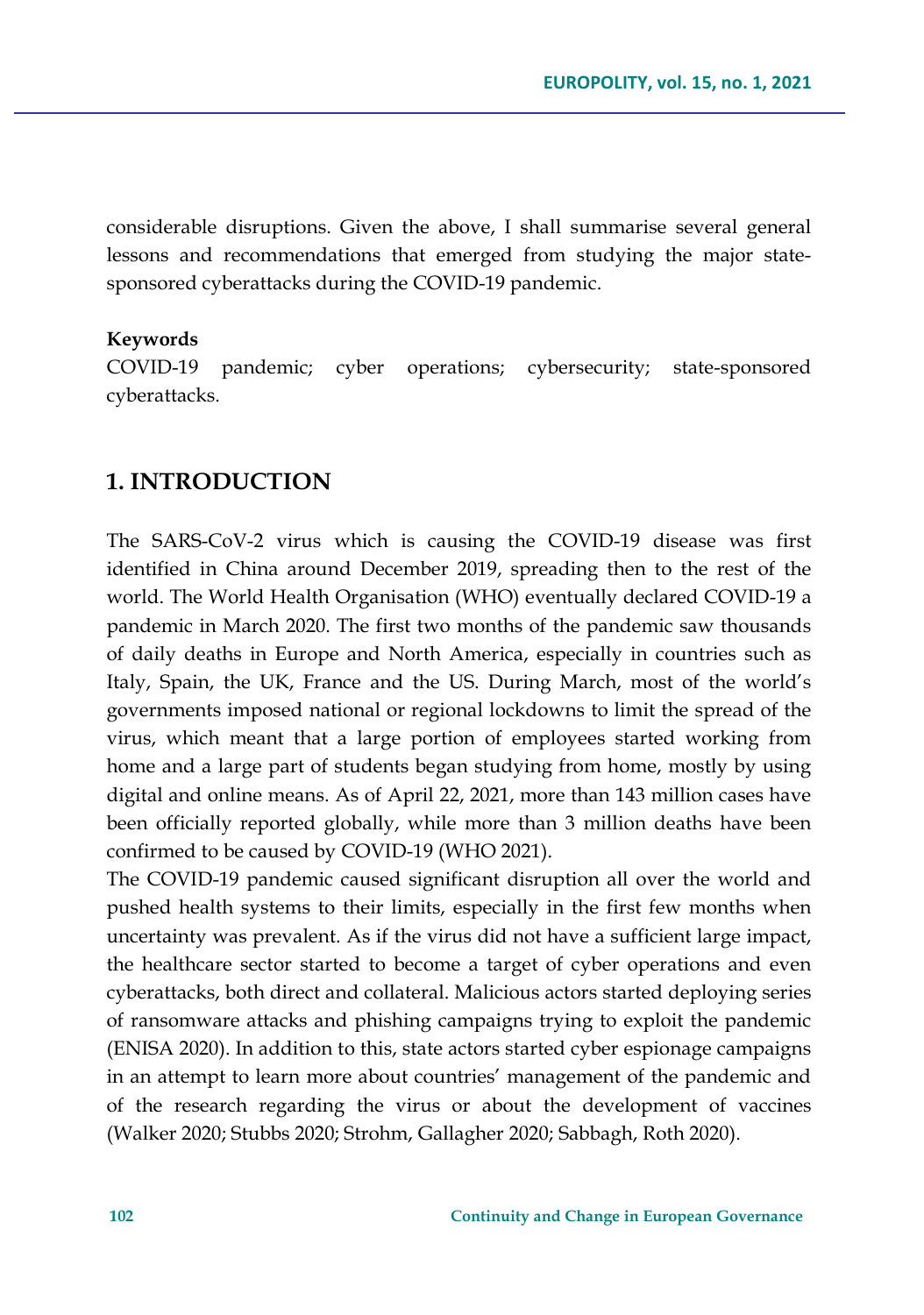Moreover, besides cyber operations targeting health-related facilities that occurred in Czechia, Germany, the UK and the US among others (Reuters 2020; ENISA 2020; Cimpanu 2020a; Burgess 2020a; Stein, Jacobs 2020; Sabbagh, Roth 2020), cyberattacks targeted electrical grid operators and water treatment facilities, as in the case of the cyberattacks on water supply infrastructure in Israel and the United States and attacks on the US electrical grid (Staff 2020; Marquardt, Levenson 2021; Martin, Freitas Jr. 2020). Furthermore, cybercrime increased significantly both in numbers and intensity and targeted private companies, state institutions and individuals, and state-sponsored cyberattacks and cyber espionage campaigns escalated in the context of the public health crisis provoked by the pandemic. Cyber operations such as the SolarWinds and Microsoft Exchange hacks, even though they had the aim of espionage, represented a serious escalation because of their impact, complexity and magnitude (Willet 2021; Sanger, Barnes, Perlroth 2021a; Greenberg 2021). In this context, the EU, and later the US, imposed sanctions on Russia for several cyber operations, while other cyberattacks were publicly attributed to China (Consilium 2020a; Consilium 2020b; Greenberg 2021).

The main aim of this research is studying the impact that cyber operations had during the first year of the COVID-19 pandemic, mainly the period between March 2020 (when the COVID-19 was declared as a pandemic by the WHO) and March 2021, focusing on major state-sponsored cyber operations targeting other state actors. During this study, I followed major cyber operations that have affected states, organisations, companies and the population at large, dividing them in cyberattacks, cyber espionage campaigns and cybercrimes. Furthermore, states' and organisations' reactions and responses to these cyber operations have also been taken into consideration, noting the seriousness of the developments occurring in this period. Thus, this paper begins with the introduction of several theories and concepts regarding cyber operations, cybercrime and malware, taking into consideration states' role in cyberspace and the issue of public attribution. Afterwards, I study the main cyber operations that occurred during the coronavirus pandemic, highlighting statesponsored cyberattacks and cyber espionage campaigns against other state actors, but also taking into account the surge of cybercrime and the particular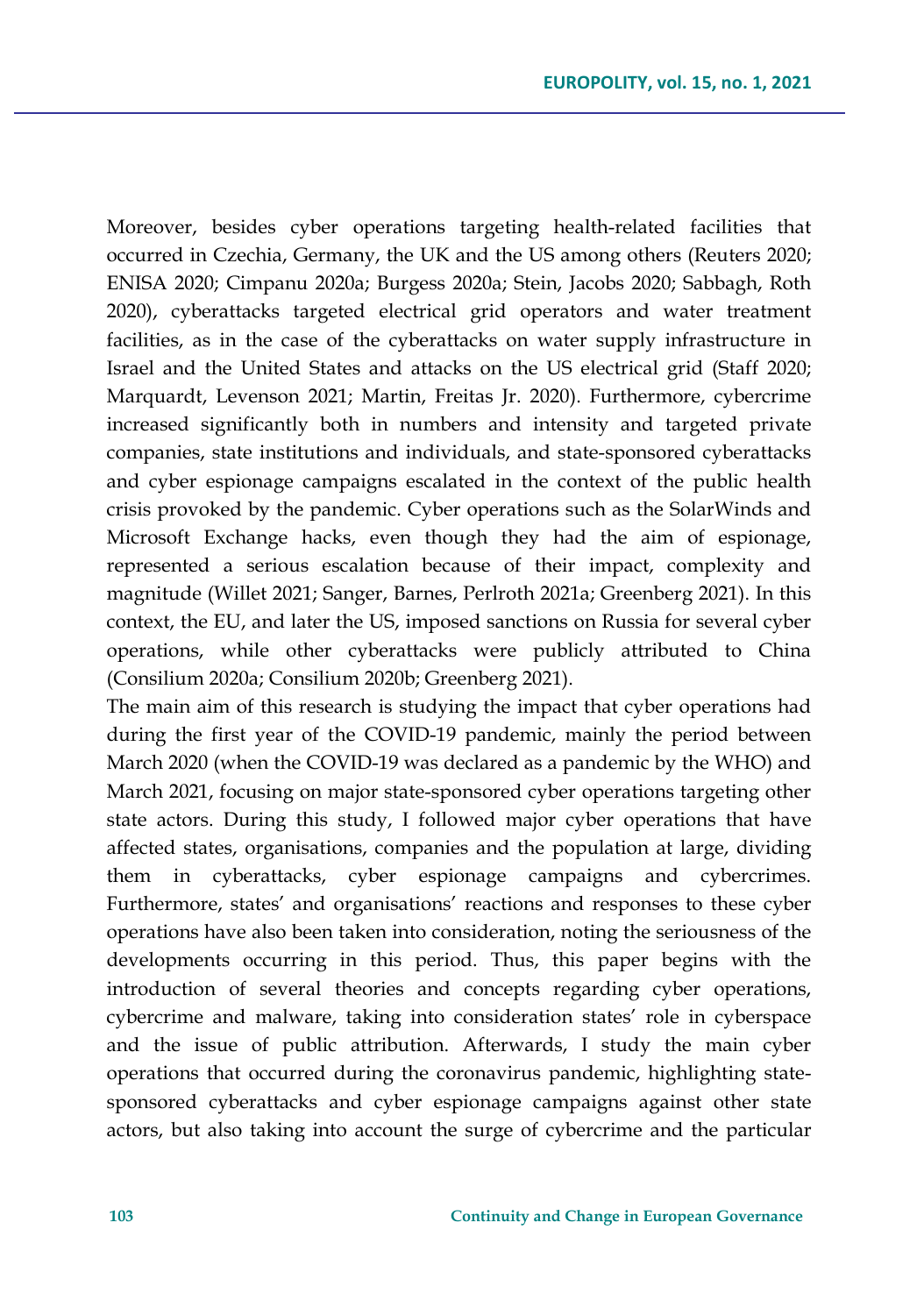cases of cyber operations against COVID-19-related health and research facilities. In the end, I analyse the impact and importance of these cyber operations and try to identify several lessons learned and put forward a number of recommendations, as cyber incidents must continue to be addressed properly because they might have serious effects if left unchecked. In order to assess the impact of the cyber operations included in this study, I highlight whether the cyber campaigns were publicly attributed by the affected states to other state actors, subject of international sanctions, considered as serious incidents by affected governments or by related research, and whether they affected key infrastructures (e.g., cyberattacks against COVID-19 related health facilities and research, water supply networks or electrical grid operators). Moreover, I take into account the fact that these cyber operations created disruptions during an already ongoing global disruption, namely the COVID-19 pandemic, and hence some cyber operations occurred because of the pandemic and others might have occurred by exploiting the issues created by the pandemic. In addition to this, the research differentiates between cyberattacks, cyber espionage campaigns and cybercrime.

The SolarWinds cyber operation, the Microsoft Exchange hack, the Israel-Iran cyberattack exchange, cyberattacks on health facilities during March-April 2020 or the cyber espionage campaigns regarding COVID-19 research were all statesponsored cyber operations (Willet 2021; Sanger, Barnes, Perlroth 2021a; Baram, Lim 2020; Reuters 2020; Cimpanu 2020a; Sabbagh, Roth 2020; Strohm, Gallagher 2020). However, cybercrime also increased during this period (Wiggen 2020; Matthews 2020; Jolly 2020), most of it having being done by non-state actors (cybercriminal groups). The focus was put on state-sponsored cyber operations, but the research also includes references to the increase in cybercrime, in order to encompass the whole picture of cyber incidents occurring during this period. Thus, the research focuses on major state-sponsored cyber operations that occurred during the first year of the pandemic, including the Russian SolarWinds cyber operation targeting the US, the Chinese Microsoft Exchange hack targeting the US, the Israel-Iran cyberattack exchange, state-sponsored cyberattacks against COVID-19 related health facilities in Europe and the US, and state-sponsored cyber espionage campaigns regarding COVID-19 research.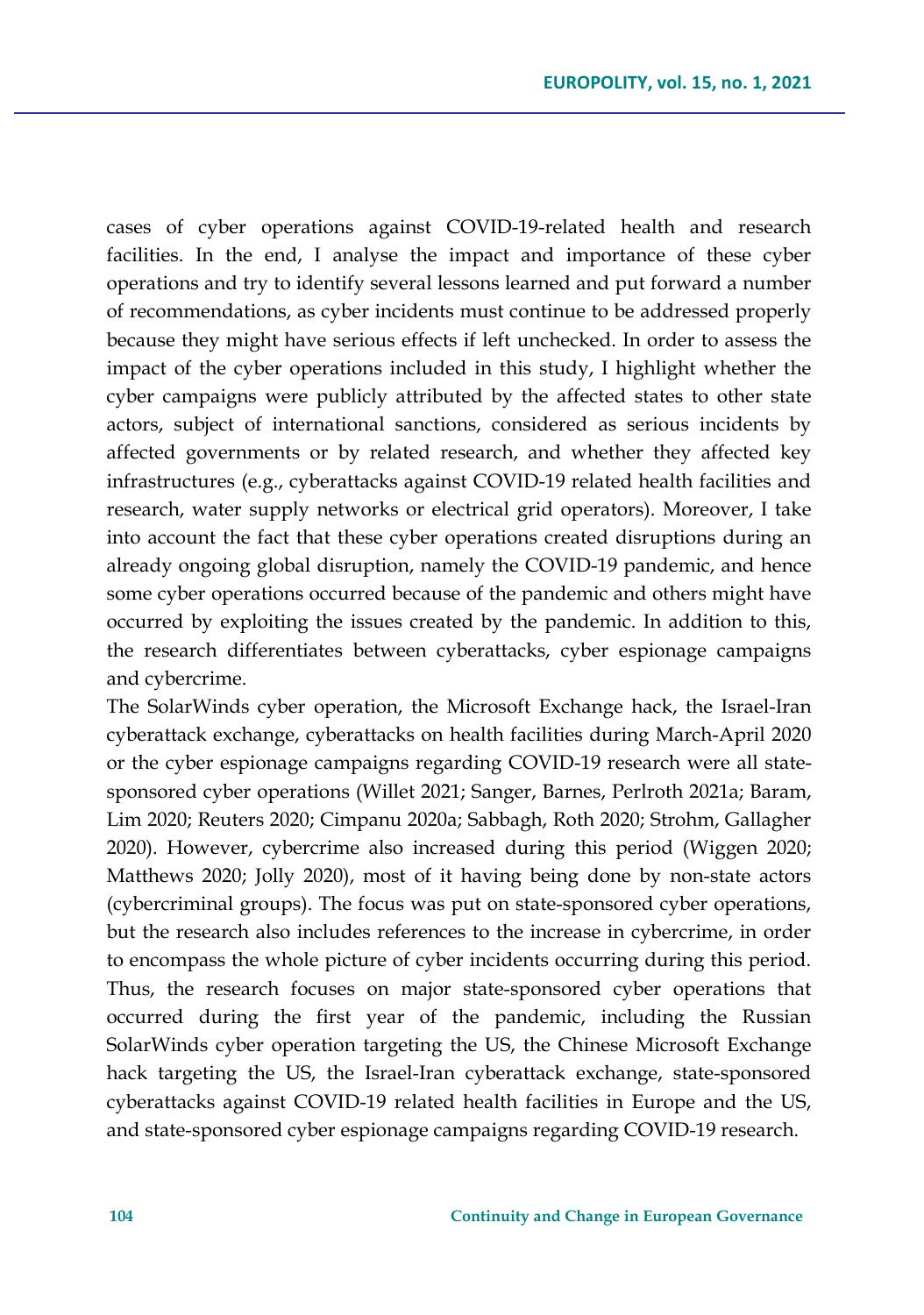# **2. CYBER OPERATIONS. FROM CYBERCRIME TO STATE-SPONSORED CYBERATTACKS**

2.1. Cyberspace and cyberattacks

Over the last two decades, and even more in the last few years, governments, citizens and companies alike have increased their dependence on information technology. This, alongside with the expanding interconnectedness of critical infrastructures, has led to new and significant vulnerabilities, risks and threats. Cyber incidents, provoked by various actors or even by accident, have the ability to cause significant disturbances in the provision of key public services. (Boeke 2017, 449-450)

Cyber operations allow actors to target a country, individual or organization covertly, as attribution is sometimes difficult to be done. Cyberattacks have become more and more frequent and their potential of triggering serious disruption is growing. The 2020 World Economic Forum Global Risk Report named cyberattacks in the top 10 risks in terms of likelihood and impact. (Baram, Lim 2020)

All of the developments discussed in this paper are related to cyberspace, which can be briefly be defined as a "physical, social-technological environment" encompassing "the network system of microprocessors, mainframes and basic computers that interact in digital space" (Valeriano and Maness 2015, 24). Closely related, a malicious activity regarding cyberspace, or a cyberattack, can be defined as an attack targeting a network, computer system, digital device or an individual or organisation which aims "to disrupt, steal or corrupt assets" which can be digital assets, digital services or physical assets that have a cyber component (Hodges and Creese 2015, 34). Another definition of cyberattacks has been provided by the *Tallinn Manual 2.0*, in which a cyberattack is determined as "a cyber operation, whether offensive or defensive, that is reasonably expected to cause injury or death to persons or damage or destruction to objects" (Schmitt 2017, 415). Furthermore, Brandon Valeriano and Ryan Maness argue that cyber conflict should be used to describe the usage of digital or computational technologies in cyberspace "for malevolent and/or destructive purposes in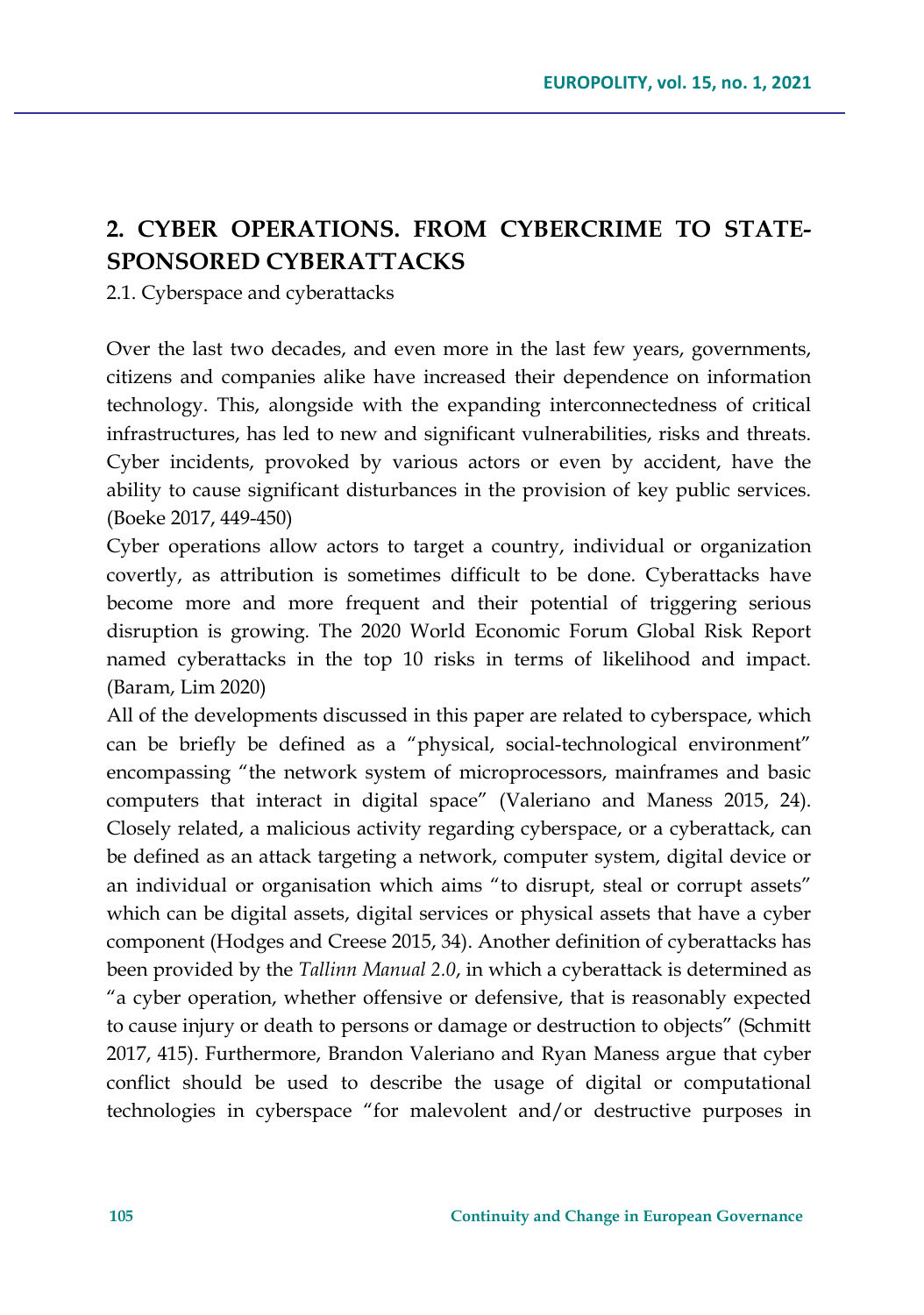order to impact, change, or modify diplomatic and military interactions between entities" (2015, 32). Since the 2000s, the focus changed from cyberwar and apocalyptic cyber scenarios to the concept of cyber conflicts, which are seen as a regular element of political conflicts, and hence targeted cyberattacks became the highlight of research (Dunn Cavelty and Egloff 2019, 44).

Even though the private companies and individuals have become more important actors in cyberspace, the state still maintains an essential role in cyberspace, especially in matters of cybersecurity. States act as the owners of networks, cybersecurity providers for state institutions and critical infrastructure, legislators in cyberspace and partners for private companies that operate critical infrastructure. Furthermore, intelligence services play a crucial role both in cyber offense and defence, as they look for and exploit vulnerabilities in software and operating systems in order to obtain access, plant malware or create backdoors. The entry points can be accessed at any time as long as they remain hidden, and they can be used for espionage, surveillance, but also for disruptive actions. This kind of operations are done by intelligence services of all major states, and one particular issue ensues – no matter the initial aim of creating the access point, the backdoors can be detected and exploited by other intelligence services or non-state hackers, and they can be used even against the state that designed them in the first place. (Dunn Cavelty and Egloff 2019, 47-50)

#### 2.2. Different types of cyber 'weapons'

There are several means (or weapons) used in cyber conflict, such as distributed denial of service attacks (DDoS), website defacement, or intrusions and infiltrations by using malware. For this research, the focus will be put on the latter. Intrusions and infiltrations are targeted methods which can have longterm damage on affected systems and organisations/individuals. They include the use of malware, Trojans and/or backdoors, software which are patched/attached or injected in a program in order to permit penetration into networks, systems or software, with the main objective of stealing sensitive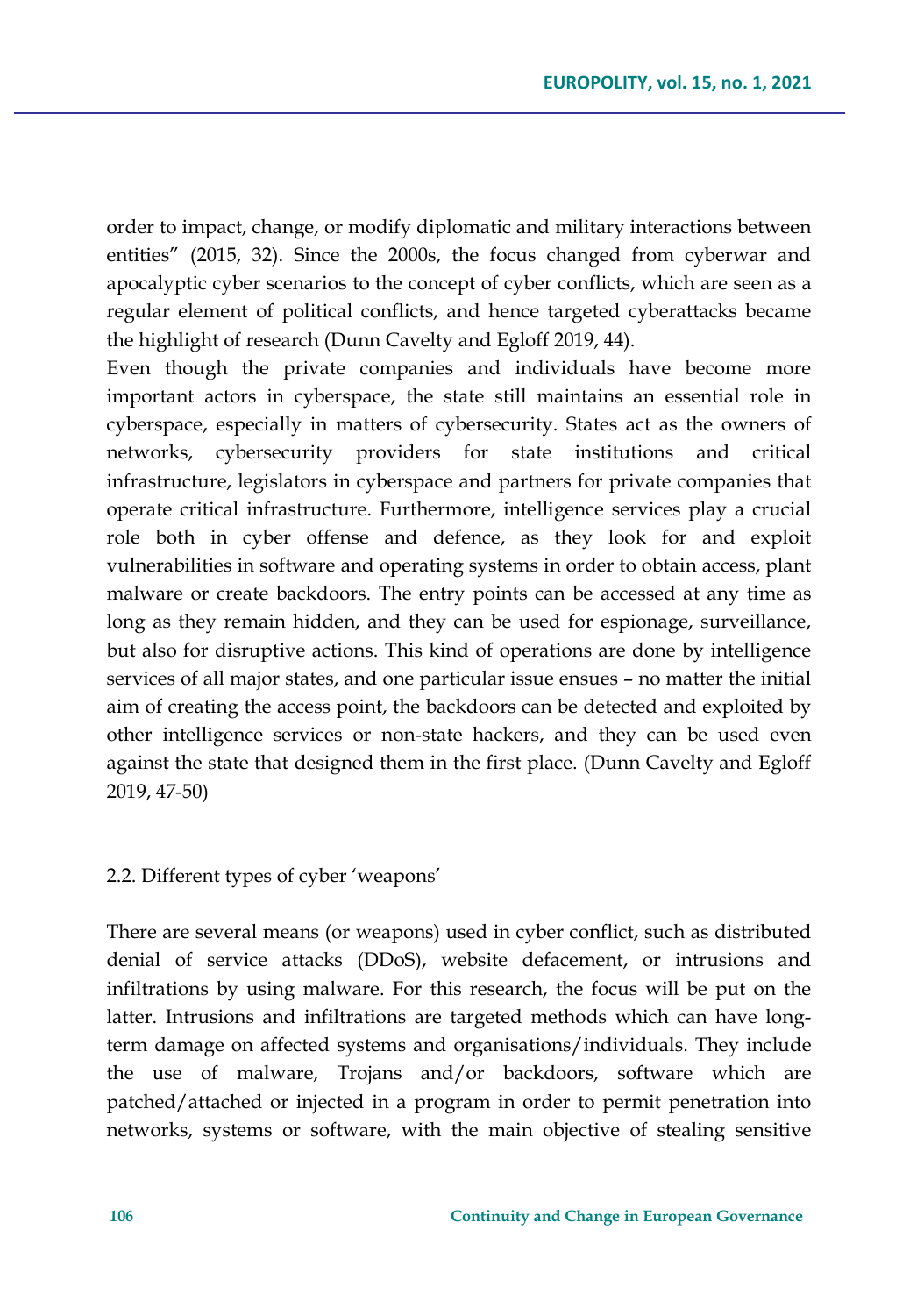information. The backdoors can be used at any time after the first intrusions and they can be exploited by other actors as well, if left unchecked. Infiltrations are designed to evade detection by victims, and most of the hacks done by state actors are employed covertly. (Valeriano and Maness 2015, 34-36)

More specifically, malware, a broad term which can also encompass spyware or computer viruses, is a software that can be spread from one computer (or network) to another, corrupting or stealing data, or even causing system failure. Malware can also be used to disrupt or even deny computer and network operations. While malware is a type of malicious software, hacking is an action, representing the unauthorised access or usage of a computer or network. (Buil-Gil et al. 2020, 5)

Moreover, ransomware, increasingly common during the COVID-19 pandemic, is a type of malware that locks victims' computers and encrypts their data. It also offers a way out – the victims can pay out a ransom to recover their data and regain access to their computers, but there is no guarantee that this will happen after making the payment. Ransomware attacks are becoming one of the most common types of malware used in cyber operations. (Kharraz et al. 2015, 3- 4)

Closely related to ransomware, cybercrime refers to criminal acts "committed online by using electronic communications networks and information systems" (European Commission 2020a). Cybercrime includes phishing (using emails that carry malware infected links or attachments), scams, attacks on information systems, ransomware or online fraud (Pranggono and Arabo 2020, 2-3; NCA 2020, 46; European Commission 2020a). Cybercrime can refer to regular crimes which are conducted online (such as using the Internet to sell illegal products), but it is more commonly related to crimes that depend on digital technologies and the Internet (NCA 2020, 46).

### 2.3. The role of public attribution of cyber operations

Florian Egloff and Max Smeets define public attribution of cyberattacks as "the act to publicly disclose information about the malicious cyber activity to a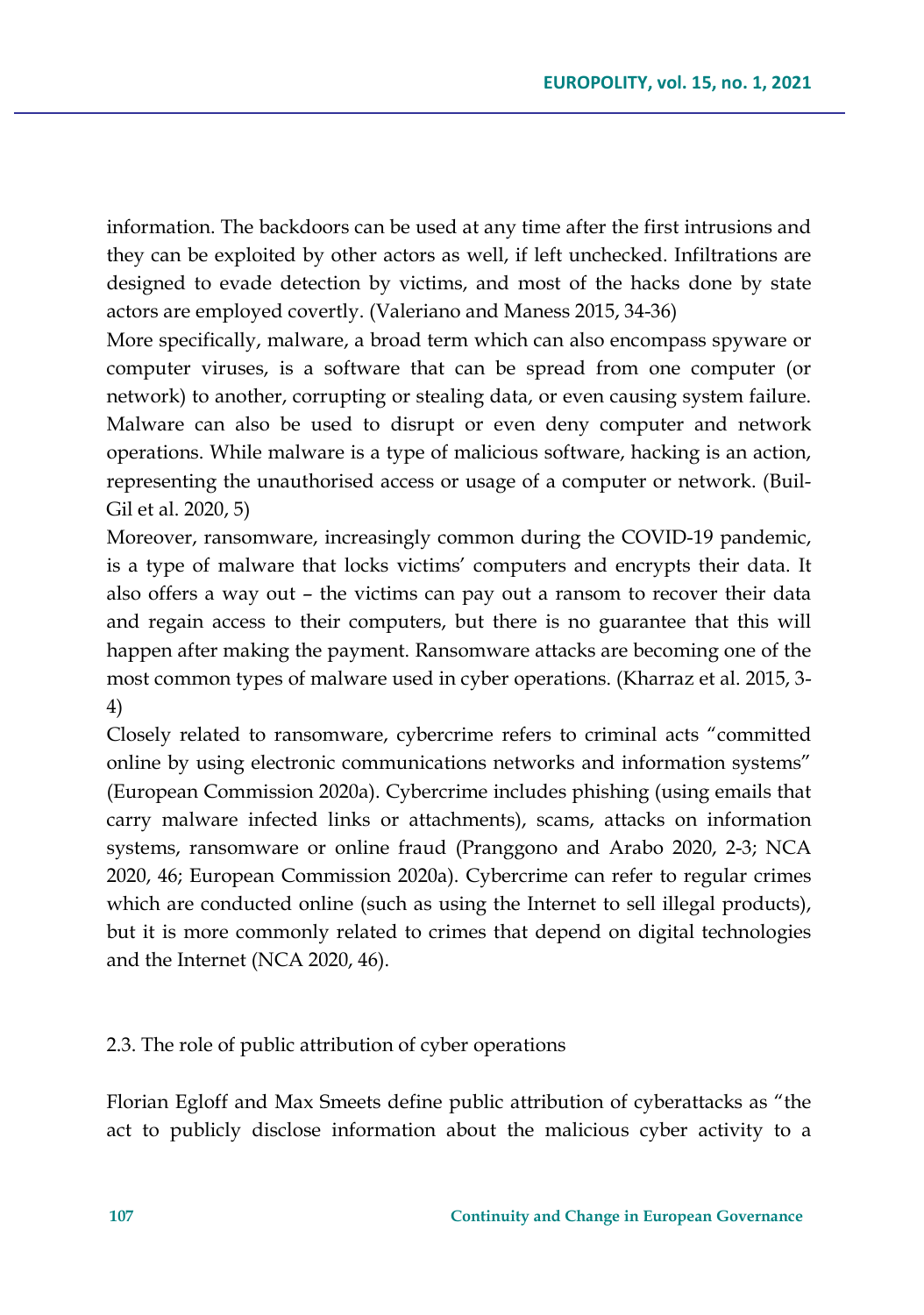machine, specific perpetrator, and/or ultimately responsible adversary" (2021, 3). Attribution needs to be credible by the international community, but it does not have to be flawless, as damaging the reputation of the attacker might lead to deterrence and restrain (Nye Jr. 2011, 34). Publicly attributing a cyber operation could coerce and compel an actor, altering the cost-benefit calculus because of potential delegitimization, and it can also open on to other forms of punitive measures, such as sanctions (Egloff and Smeets 2021, 6). Public attribution can also lead to using a larger amount of resources and capabilities to launch cyber operations (Egloff and Smeets 2021, 7). Furthermore, by making cyber operations, potential threats and vulnerabilities public, network and system owners might apply patches and updates quicker in order to secure their devices and data, and this can lead to enhancing prevention and defence from further attacks (Egloff and Smeets 2021, 7). Another upside of publicly attributing a cyber operation is that it can contribute to the world community by forming international standards of cyber conflict and setting the norm, securing a common understanding of what an actor can and cannot do in cyberspace (Egloff and Smeets 2021, 5; Rowe 2015, 67).

# **3. CYBER OPERATIONS DURING THE COVID-19 PANDEMIC**

3.1. Cybercrime on the rise

The COVID-19 pandemic was also associated with unprecedented and significant changes in crime opportunities, as individuals started spending more time on the Internet and less time outside, leading to a decrease in street crime but to an increase in Internet crimes. Moreover, people started using their personal computers for teleworking, participating in videoconferences, accessing COVID-19 related information and more online shopping. (Buil-Gil et al. 2020, 2-4)

During the coronavirus pandemic, cybercrimes have not only substantially increased, but also grew in diversity and methods used, adjusting to the changes generated by the pandemic, malicious actors in cyberspace exploiting the higher dependency on digital means of individuals, companies, governments and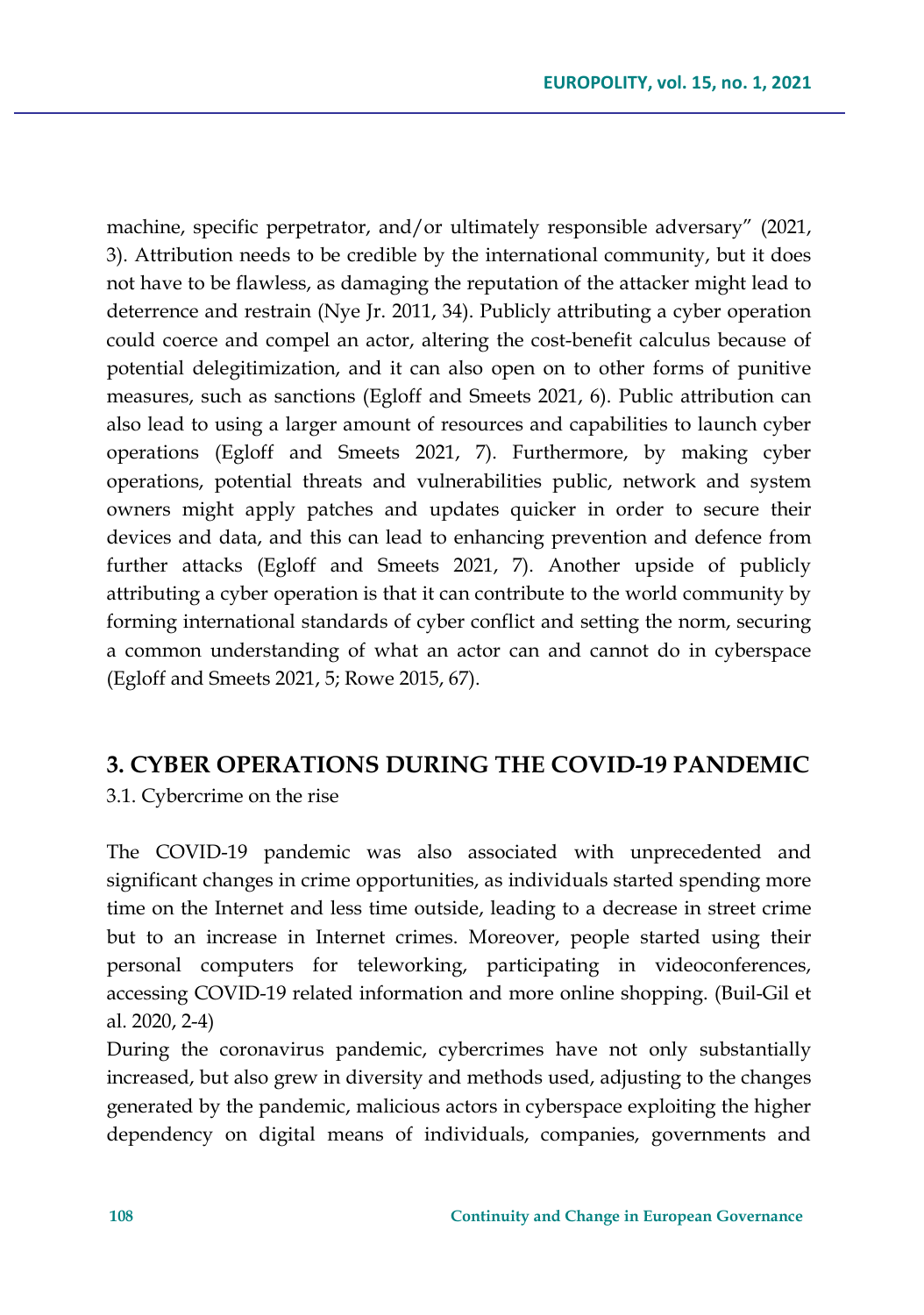organizations (Naidoo 2020, 306-317). Online phishing was the most common form of cybercrime during this period, having a rapid and significant increase during the first months of the pandemic (Pranggono and Arabo 2020, 2). For instance, the UN disarmament chief stated in May that cybercrime was rising considerably during the pandemic, mentioning that there has been an 600% increase in malicious emails during the first months on the coronavirus pandemic (Lederer 2020). Interpol (2020) also saw a significant increase in malicious cyber activity since March 2020, stating that governments, critical infrastructure and large companies became the main targets of cybercrime (online scams and phishing), disruptive malware (such as Ransomware and DDoS) and spyware.

In May 2020, the Guardian reported, based on the data from a cybersecurity company (Darktrace) that the proportion of cyberattacks targeting employees working from home increased in May to 60% of malicious email traffic, as compared to the period before UK introduced the lockdown, when the proportion was only 12% (Jolly 2020). Furthermore, according to Microsoft, cyber operations related to COVID-19 started once the WHO declared a global health emergency, in early February 2020. The overall volume was low at first, but during the first week of March cyber operations (mostly cybercrime) reached a volume of almost one million per day. But, after this spike, the volume started to fall at the end of March 2020, with levels remaining relatively lower for the following months, with the exception of a slightly higher volume in May 2020. (Matthews 2020)

### 3.2. The most significant COVID-19 related cyberattacks

Cyberattacks targeting organisations and institutions such as healthcare providers, banks, and individuals intensified during the COVID-19 pandemic, alongside the rise in remote work, which created new and potentially vulnerable access points (Martin, Freitas Jr 2020). The pandemic created several conditions which had been exploited as vulnerabilities by malicious actors: the high demand for PPE products; border closures and decreased mobility; increased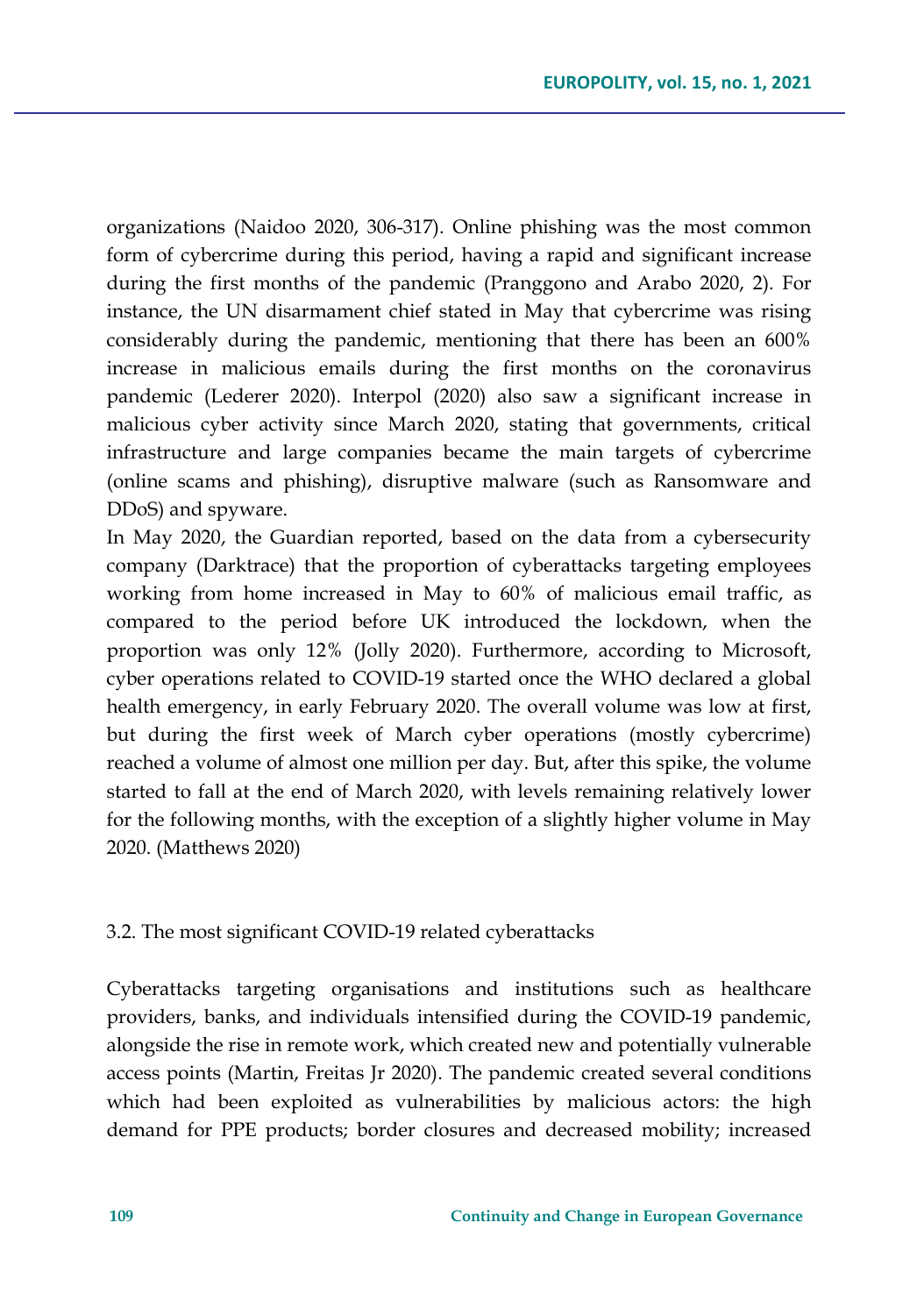reliance on teleworking (especially counting that it was done in urgency and mostly with little planning or previous experience); and increased uncertainty, doubt and fear in the general population (ENISA 2020).

During the first 5 months of the coronavirus pandemic, the Center for Strategic & International Studies (CSIS) has identified 43 significant cyber incidents, out of which 5 targeted directly hospitals or research centres that studied the disease or on the development of a vaccine – the US, the UK, Australia and even the WHO were victims of various cyber operations (CSIS 2021).

The first significant cyberattacks occurred in the Czech Republic targeting the Brno University Hospital on March 13. The attacks occurred right at the beginning of the pandemic, during an already busy, uncertain and chaotic period. The cyberattacks were severe enough that the hospitals had to postpone urgent surgical interventions and planned operations and also redirect new patients to the St. Anne University Hospital, which was nearby. Moreover, Brno University Hospital had to shut down all of its IT network during the cyberattack. As the hospital was one of Czechia's biggest COVID-19 testing facilities at the time, the incident was considered a severe one. (Burgess 2020a; Cimpanu 2020a; Wiggen 2020, 4)

Moreover, in March 2020, the US Health and Human Services Department was also the target of a cyberattack on its computer networks, identified as a DDoS, and even though it did not manage to cause serious damage to the agency's systems and it did not seem that the attackers stole any data, it was also doubled by a disinformation campaign spreading fake news about an introduction of a nationwide lockdown in the United States (Stein and Jacobs 2020). In the same month, a series of DDoS attacks targeted a group of hospitals in Paris and the US Department of Health, affecting access to email services and online servers (Pranggono and Arabo 2020, 3).

Later, on April 17, two hospitals in the Czech Republic reported that their computer systems were targeted by attempted cyberattacks, only one day after its cybersecurity agency warned that a campaign of cyberattacks was expected to hit Czech critical infrastructure. The hospitals managed to avert any serious disruption and the attacks were thwarted. (Wiggen 2020, 6; Reuters 2020)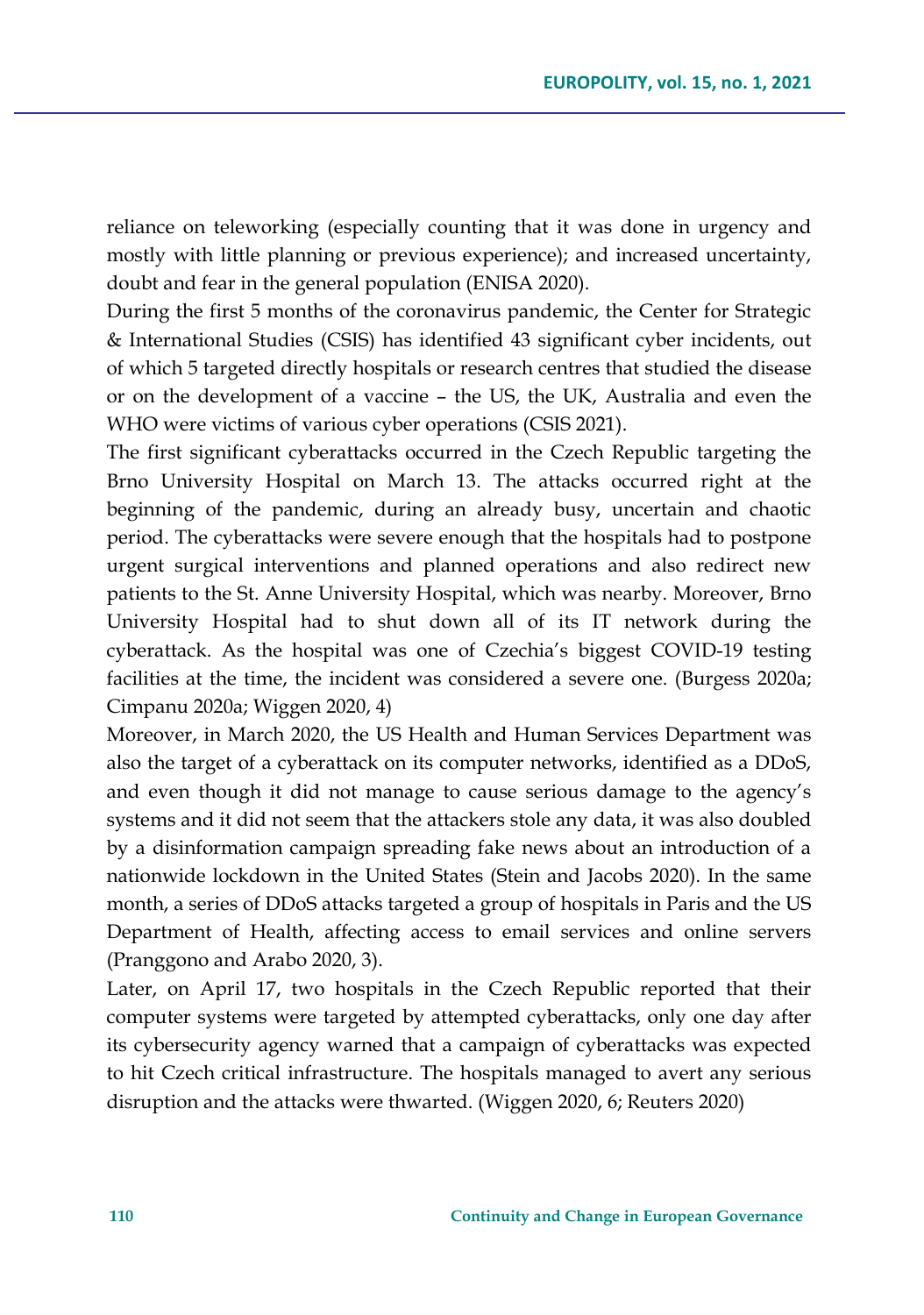After the cyberattacks against Czech hospitals, US Secretary of State Mike Pompeo issued a statement, calling upon "the actor in question to refrain from carrying out disruptive malicious cyber activity against the Czech Republic's healthcare system" (Corera 2020a). The most significant cyberattack on hospitals occurred in 2017, during the global ransomware campaign WannaCry. The ransomware caused severe disruption in UK's National Health System and it cost the NHS over 100 million pounds (Burgess 2020a). Other similar examples are in the US, where a public health department in Illinois was targeted by a ransomware campaign, and in France, where ransomware began targeting local authorities (Burgess 2020a). In another case, a London laboratory which carried out research on a COVID-19 vaccine was targeted by a ransomware attack and even though the research facility managed to protect its IT systems, the attackers published stolen patient records on the Internet (Wiggen 2020, 4).

In addition to this, worrying reports about cyber operations targeting power infrastructure started to appear during the first stage of the pandemic. Cyberattacks on power sector employees surged in Spring and Summer, after some of its employees started working from home, with hackers using phishing emails to gain access to workers' computers. Cyber operations were launched with the goal of shutting down company systems with ransomware or in an attempt of infiltrating networks. (Martin and Freitas Jr 2020)

In March 2020, Europe's association of grid operators suffered a cyberattack that affected its internal office systems. Later, in May, United Kingdom's grid data systems was hacked, but it did not affect electricity supplies. Moreover, United States' largest grid operator announced during July that the amount of attacks started to grow during the pandemic. (Martin and Freitas Jr 2020)

In this context, on April 30, the High Representative of the European Union, Josep Borrell issued a statement on behalf of the EU in which it acknowledges that cyber operations have targeted essential operators (including in the healthcare sector) in its member states and international partners, condemning the malicious cyber activities. The EU noted that it detected significant phishing and malware distribution campaigns, DDoS attacks and scanning activities since the beginning of the COVID-19 pandemic, with some of this operations affecting critical infrastructures essential to managing the crisis. (Consilium 2020a)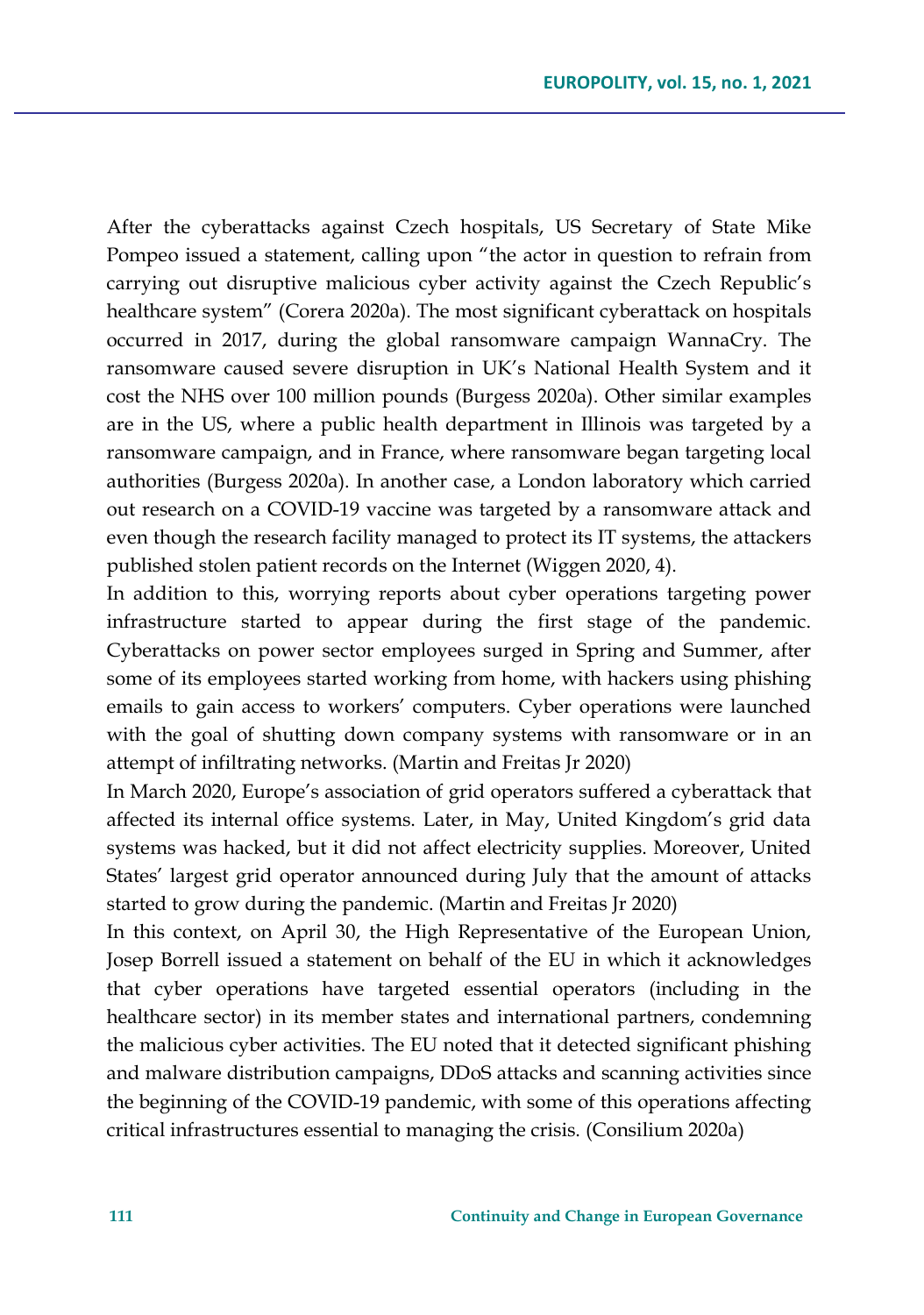Thus, in June 2020, European Commission President Ursula von der Leyen suggested that China may have been behind cyberattacks targeting hospitals and behind online disinformation campaigns in Europe (European Commission 2020b). After an EU-China Summit videoconference, von der Leyen declared that "we have seen cyberattacks on hospitals" and "a rise of online disinformation", adding that "we pointed out clearly that this cannot be tolerated" (ibid.).

As cyber operations affected hospitals, COVID-19 vaccine research centres and critical infrastructure represented serious incidents, the EU provided a clear response, acknowledging the escalation of malicious state-sponsored cyber activity. The European Union imposed in July 2020 the first ever sanctions against cyberattacks. The EU imposed restrictive measures against three entities and six individuals responsible or involved in several cyberattacks which were carried out in recent years, including the attack against the Organisation for the Prohibition of Chemical Weapons, the global ransomware campaign WannaCry (which heavily affected the UK), NotPetya (2017 cyberattacks against Ukraine) and Operation Cloud Hooper (a Chinese cyber espionage campaign against Western states). (Consilium 2020b)

### 3.3. Attempts of tampering with water filtration systems in Israel and the US

The cyberattacks between Israel and Iran deserve a separate section, as they were not directly related to the COVID-19 pandemic, but the crisis situation might have been used in order to launch such attacks, or the attack might have been launched to divert domestic or international public opinion from looking at the epidemic situation in Iran.

In late April, Israel's Water Authority and the National Cyber Directorate reported a series of cyber incidents on six water and sewage treatment facilities around the country. Israel determined that the incidents were in fact, a series of cyberattacks, but they did not manage to cause serious disruption in the systems. The cyberattack could have raised chlorine levels of water that is supplied to homes to dangerous levels and cause serious disturbances, but it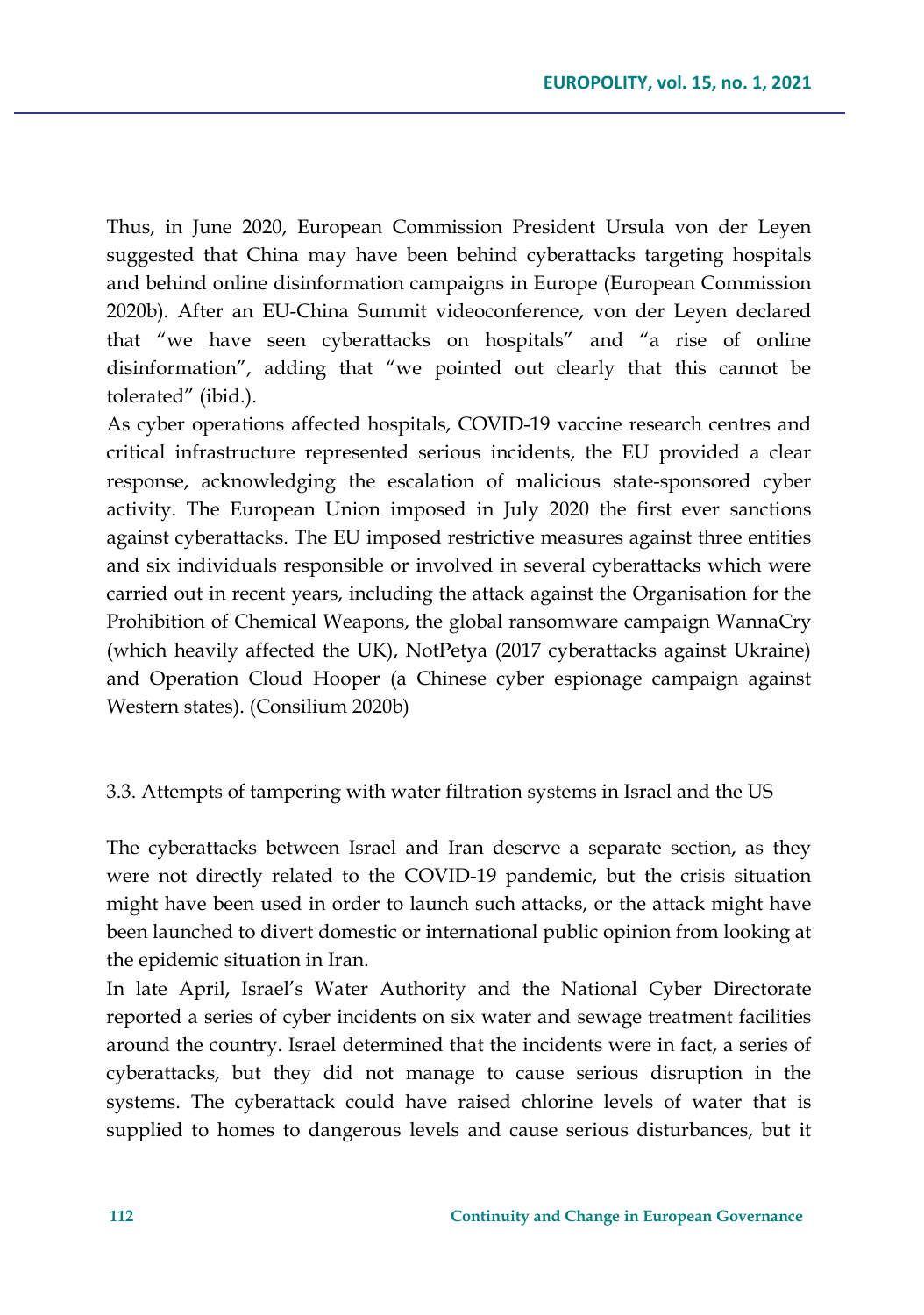was thwarted by Israeli authorities. Moreover, as the attacks occurred during a heatwave, a shutdown of water supply would have caused significant problems. Israeli and international media assessed that Iran was behind the attacks, but the Iranian regime denied any involvement. (Staff 2020; Baram and Lim 2020; Glosserman 2020)

Later, in May, a cyberattack was launched against the computer systems of Iran's Shahid Rajaee Port near the Strait of Hormuz, the country's most important hub for maritime trade, which manages almost half of the Iran's foreign trade. Iranian authorities claimed that the attack only disrupted private companies' systems, but unnamed officials appeared in international media claiming that Israel launched the cyber operations as retaliatory attacks. More than this, it was reported that the cyberattack caused serious road and waterway congestion for several days. For instance, Israel's Defense Forces Chief of Staff spoke about retaliating against Israel's adversaries, but he did not acknowledge Israel's role in the attack against Iran. One month later, Israel reported that its water management facilities were targeted once again by cyberattacks, but authorities claimed that the new attacks did not cause any serious damage. (Baram and Lim 2020; Cimpanu 2020b; Glosserman 2020)

However, the cyberattacks on Israel's water supply were not the only ones occurring during the pandemic. In February 2021 a Florida city's water supply was targeted by a malicious cyber operation, during which an unspecified hacker gained access to its remote access software and raised the levels of sodium hydroxide by a factor of 100 compared to normal levels, but the intrusion was noticed quickly and the level was reduced back (Marquardt and Levenson 2021; CSIS 2021).

#### 3.4. COVID-19 related cyber espionage campaigns

Especially during the first stage of the pandemic, marked by uncertainty and a lack of information regarding the virus, world governments were interested in obtaining substantial information on potential treatment for COVID-19, vaccine research or even national policies and the spread of the virus (Wiggen 2020, 4).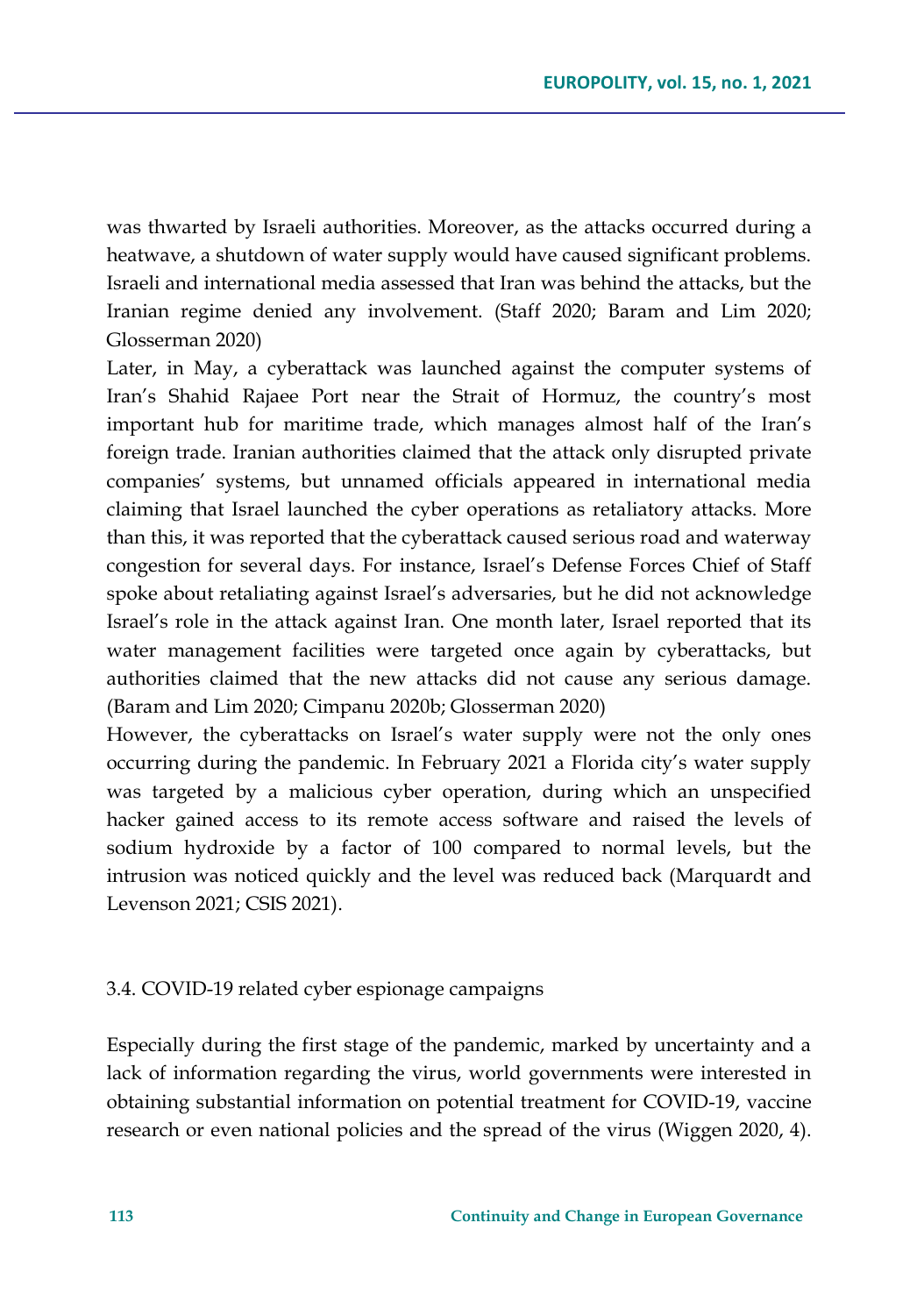In mid-April 2020, FBI Deputy Assistant Director Tonya Ugoretz stated that there had been reports of cyber espionage campaigns targeting institutions working on research related to COVID-19 (Corera 2020a). In May 2020, the British National Cyber Security Centre reported that 'adversary' state actors were attempting to hack research facilities and British universities to steal information and research related to coronavirus vaccine development, or even research regarding the COVID-19 pandemic (Grierson and Devlin 2020).

Likewise, in April 2020 Google published findings related to its tracking of cyber operations during the COVID-19 pandemic. According to Google, cyber operations, especially phishing campaigns, have not only risen due to cybercrime, but also due to state actors. Hackers backed by governments exploited the pandemic and carried out digital reconnaissance and cyber espionage campaigns. Google detected over 12 state-sponsored hacking groups that were using the coronavirus pandemic in an attempt to distribute malware through phishing emails disguised as information regarding the virus. During April, the company warned that it had identified more than 18 million coronavirus related spam and phishing messages per day, from a total of more than 100 million daily phishing emails. (Newman 2020a)

On April 23, 2020, the World Health Organization reported a fivefold increase in cyberattacks worldwide. The organization recorded a significant increase both in the number of cyberattacks directed at its staff and phishing emails targeting other institutions and individuals. In addition to this, staff members of the WHO were targeted by phishing emails allegedly originating in Iran also in March 2020. (WHO 2020; CSIS 2021; Wiggen 2020, 4)

UK's National Cyber Security Centre stated in July 2020 that research groups and drug companies were targeted by a hacking group known as APT29, considered to be part of one of Moscow's intelligence services. Nevertheless, British authorities stressed that the cyber operations did not cause serious disruptions to vaccine research. In the Summer of 2020, the UK was among the countries leading global efforts to produce a coronavirus vaccine, with the work of researchers from Oxford University and Imperial College London. (Sabbagh, Roth 2020)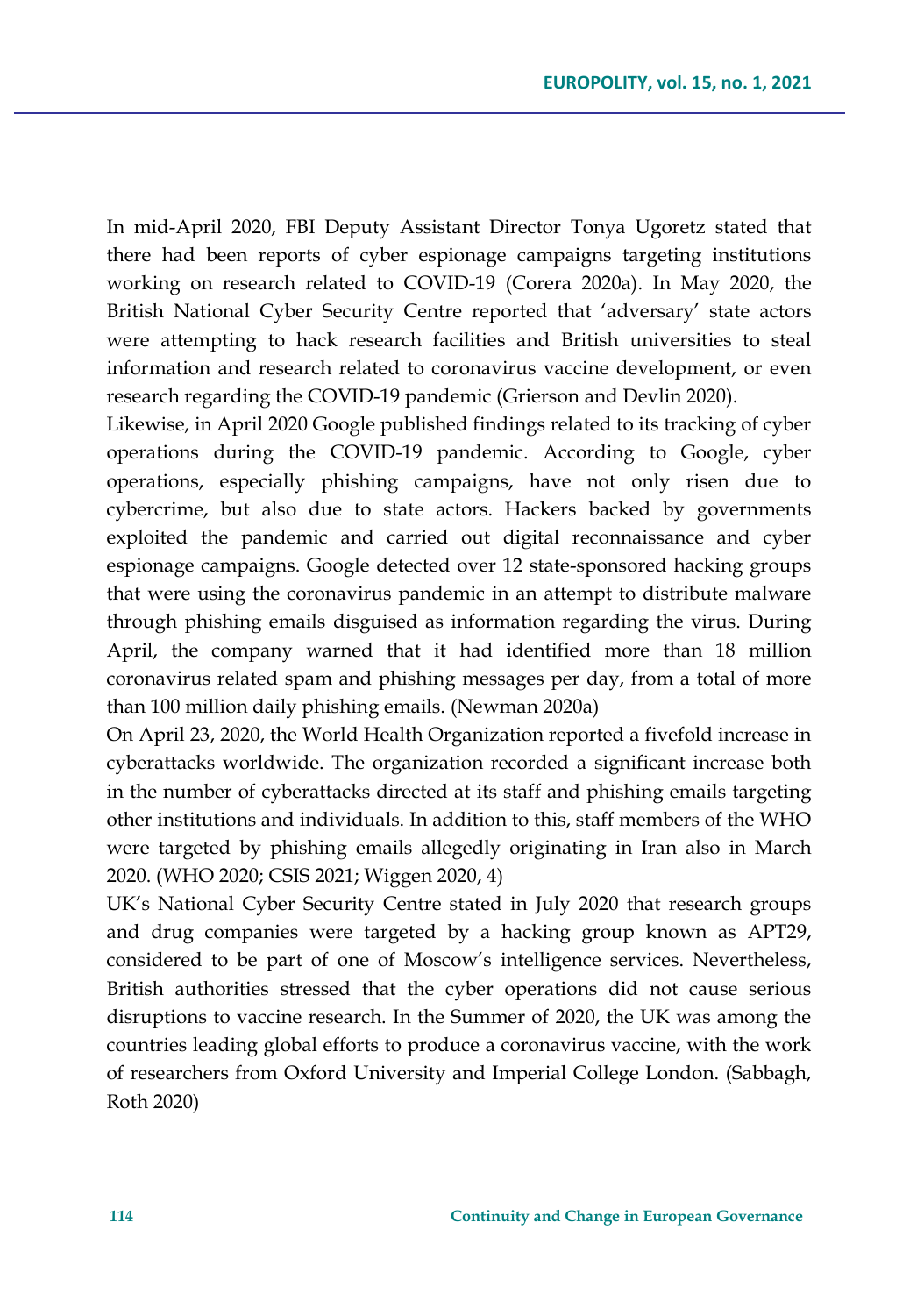Moreover, during the first months of the pandemic it seems that most of the cyber espionage came from China, Chinese state-hackers targeting research institutions, companies and governments around the globe. For example, in March, a hacking group known as APT41 (Advanced Persistent Threat) disrupted the systems of a social care services provider in the UK, but China's goal was to gather information that could be beneficial for its government (Burgess 2020b). James Brokenshire, UK's security minister, declared that London is "more than 95%" sure that the US, UK and Canadian organisations involved in developing a vaccine against COVID-19 were targeted by Russian state-sponsored cyber operations (Walker 2020; Sabbagh and Roth 2020).

In July 2020, the US Justice Department released an indictment against two Chinese hackers accused of working for China to steal and try to steal terabytes of data, including information regarding COVID-19 research. The Beijingbacked hackers targeted companies based in the US, Germany, the UK, South Korea, Japan, Australia, Belgium, the Netherlands, Spain and Sweden. One of these operations of cyber espionage occurring in April 2020, against a UK medical research company. Furthermore, the Justice Department stated that the hackers were assisted by the Chinese Ministry of State Security, adding that weapon systems and defence contractors were hacked along with coronavirus related medical research. (Strohm and Gallagher 2020; Burgess 2020b)

During the same month, a coordinated statement from the UK, US and Canada attributed cyber operations targeting COVID-19 vaccine research to APT29 (aka 'Cozy Bear'), a Russian government-based hacker group (considered part of Russian intelligence services). The cyber operations had the goal of breaking into computers used by academic and pharmaceutical institutions and companies around the world working on a coronavirus vaccine in an attempt to steal research. The group's attacks used both phishing and custom malware as tools for breaking into the systems. (Strohm and Gallagher 2020; James and Scherer 2020)

Nevertheless, cyber espionage was still prevalent for the remainder of the year, as vaccines against the COVID-19 started to be produced and transported to several countries. In December 2020, IBM announced that cyber espionage campaigns targeted the international supply chain of vaccines, using phishing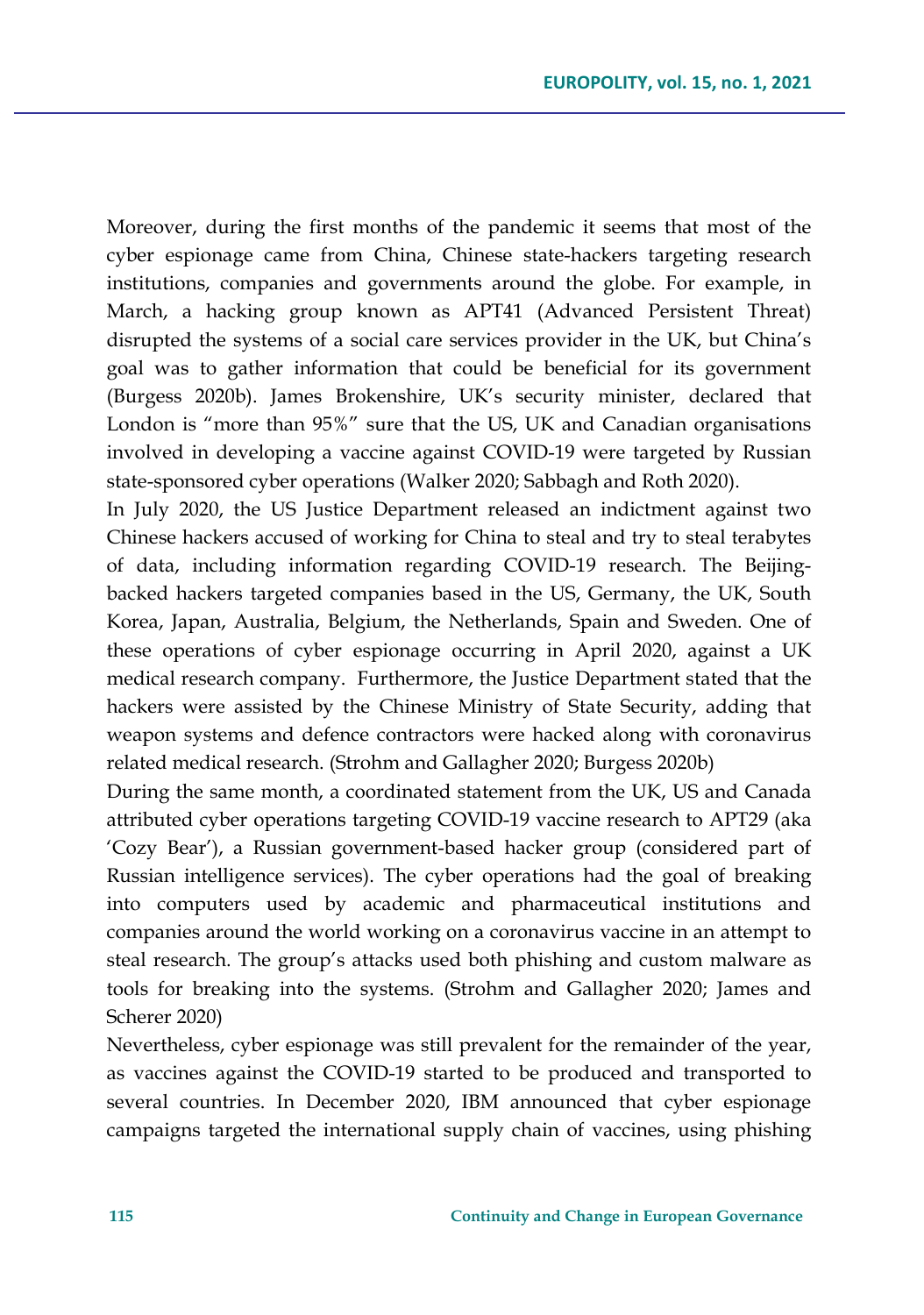emails sent to the WHO, World Bank, European Commission and UNICEF – the organisations that provide the delivery "cold chain" used for keeping vaccines at required temperatures during transportation (Corera 2020b). In the same period, the European Medicines Agency announced that it had been the victim of a cyber espionage campaign, during which hackers "unlawfully accessed" documents related to the Pfizer-BioNTech COVID-19 vaccine (Stubbs 2020).

3.5. The case of the Russian 'SolarWinds' cyber operation and the Chinese hack on Microsoft Exchange

The SolarWinds cyber operation (or hack) became known in December 2020, when the US cybersecurity company FireEye announced that it had discovered a hacking campaign deployed by a state actor, of which FireEye was also a victim. The company uncovered that the hackers used as a vector for intrusion SolarWinds, an American IT infrastructure and network-management company that maintains the Orion software which manages and monitors networks. Afterwards, it became known that Orion had been infected since October 2019, which allowed hackers to hijack a routine software update from SolarWinds in March 2020, silently installing malware on clients' systems and networks. Thus, clients that installed Orion's software update planted a Russian backdoor on their systems and networks (Willet 2021, 7-8; Newman 2020b).

The U.S. government announced in February 2021 that the hackers managed to gain access to emails and data of several American federal agencies, such as the Departments of Treasury and Justice, the Department of Homeland Security or NASA, and also of dozens of companies, with Microsoft, Intel, FireEye or Cisco among others (Willet 2021, 8; Greenberg 2021).

The aim of the cyber operation was espionage, or gathering intelligence, but such operations can also be used both for espionage and destructive cyberattacks, using the same vulnerability or access point, and there is also the possibility that other hackers (state or non-state) can exploit it for disruptive attacks (Willet 2021, 11). Therefore, the first step to mitigating the cyber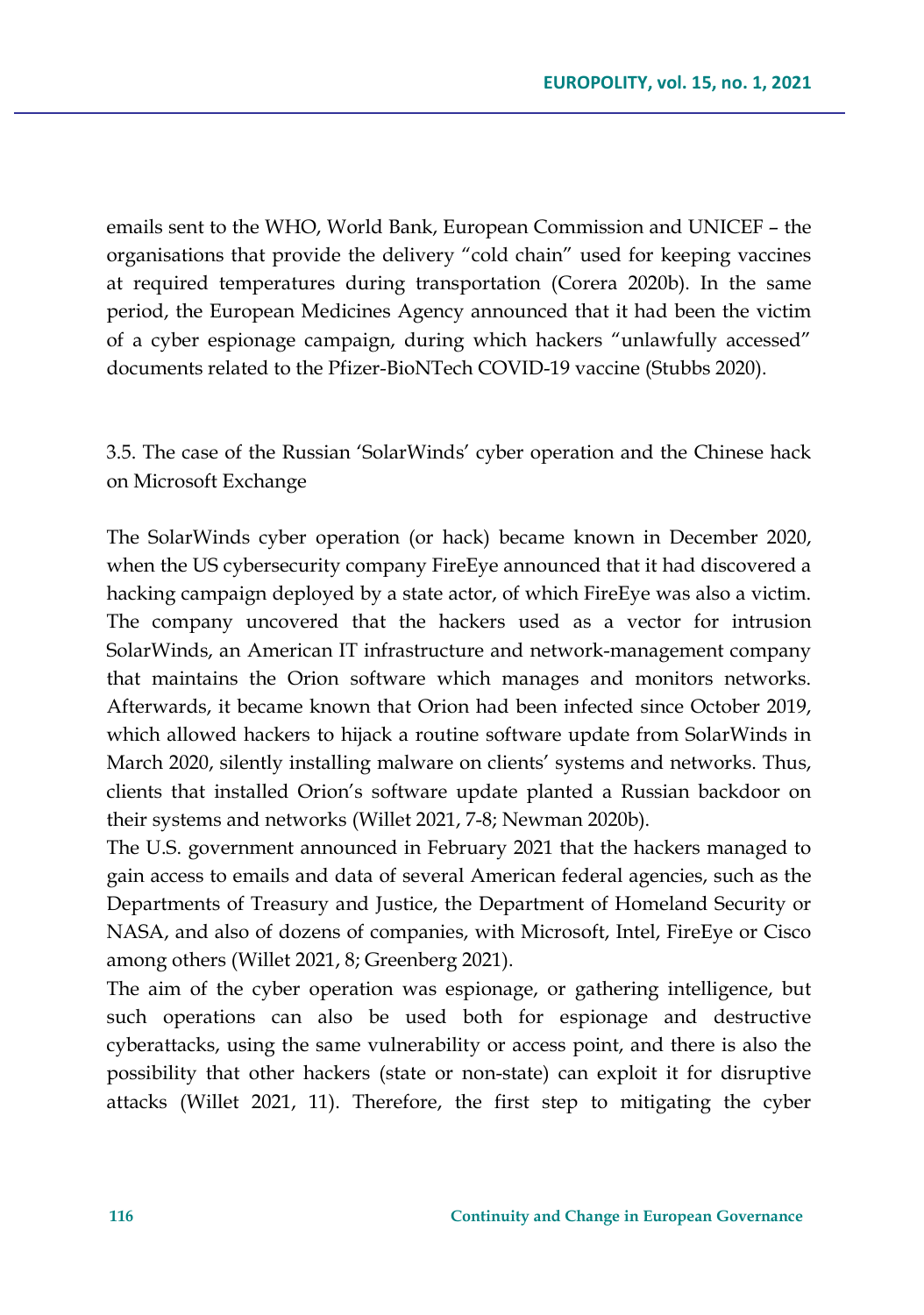campaign is to successfully disinfect the systems and eliminate the backdoor, as there is a significant risk that other hackers could access it (Newman 2020b).

In April 2021, the United States imposed sanctions on Russia in relation to the SolarWinds hack and other cyber operations and aggressions, such as disinformation operations, interference in the 2020 US elections, the persecution of Aleksey Navalny and, most relevant, the 2017 NotPetya cyberattack and the cyberattack on the 2018 Winter Olympics (Greenberg 2021). Moreover, the US publicly attributed the Solar Winds cyber operation to the Foreign Intelligence Service of the Russian Federation (SVR), the intelligence agency hiding its code in Orion's software updates, managing to infect around 18.000 networks (Greenberg 2021).

During its assessment, mitigation and remediation of the SolarWinds hack, the U.S. was targeted once again by a large cyber espionage campaign, which was also very similar to the Russian one. In early March 2021, another cyber operation was made public, this time by Microsoft, whose software was affected. Microsoft attributed the cyber espionage campaign to China, state-sponsored hackers managing to exploit security flows in Microsoft's Exchange email servers and infect tens of thousands of individuals, institutions and companies (Willet 2021, 9). The cyber operation compromised over 60.000 victims globally and other estimates run up to over 300.000 victims, but the company was quick to release a patch that covered the vulnerability (Sanger, Barnes and Perlroth 2021a; Robertson, Mehrotra and Gallagher 2021). Moreover, there is a high possibility that China might have taken advantage of the disruption caused by the Russian cyber operation to deploy the cyber operation when attention was put elsewhere (Robertson, Mehrotra and Gallagher 2021).

Similar to the SolarWinds hack, the Chinese cyber operation leaves victims vulnerable to other cyber operations, as their computers could get used as botnets to attack other systems or get infected with malware, and Microsoft already warned that cybercriminals started using the backdoors created by the Chinese state-hackers to infect systems with ransomware. (Sanger, Barnes and Perlroth 2021b; Robertson, Mehrotra and Gallagher 2021).

The state-sponsored Chinese hacking group, identified as such by Microsoft, targeted tens of thousands of organisations, from government agencies,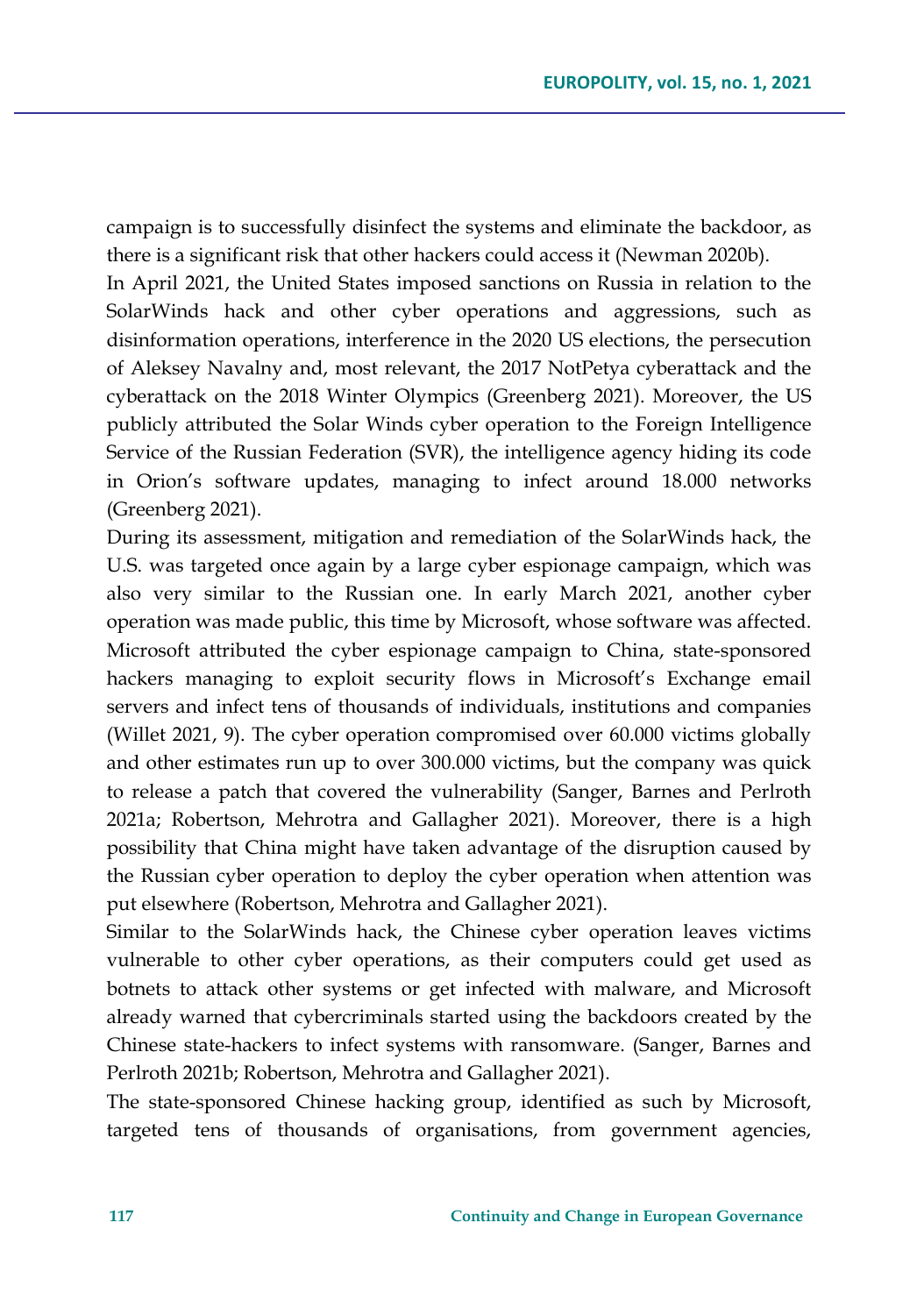legislative bodies, local authorities and defence contractors, to think tanks, small businesses and COVID-19 research centres (CSIS 2021; Sanger, Barnes and Perlroth 2021a).

# **4. EXPLOITING THE PANDEMIC. A SIGNIFICANT ESCALATION OF CYBER OPERATIONS**

4.1. Business as usual in cyberspace or a serious escalation of cyber incidents?

The importance and impact of cyber operations during the first stage of the pandemic was amplified because of the already ongoing public health crisis which seriously affected most of the world's states. Nevertheless, the cyber incidents during the coronavirus pandemic stand as a great example of why cybersecurity has become more and more an issue over the years, and why it is so important for states, institutions and companies (and even individuals) to have in place proper cybersecurity practices. Alongside the cyberattacks on Czech hospitals in March and April 2020, another important event was the exchange of cyberattacks between Iran and Israel in May-July 2020. Even though the attacks were not directly related to developments regarding the pandemic, the two states might have taken the pandemic as an opportunity to boost their attacks, and this is also a dangerous development. More than considering the potential disruptive impact of a full-blown Israel-Iran cyber conflict, the issue of tampering with water supply systems shows how important it is to protect critical infrastructure from malicious cyber activity.

Going further, even though there have been observed some major cyberattacks, the large proportion of cyber operations was comprised by cyber espionage campaigns related to coronavirus research and developments, and cybercrime, caused primarily because of the large and rapid increase in teleworking. Moreover, the increase was mainly attributed to the fact that malicious cyber actors exploited the higher and unprecedented dependency on digital means. But not only the number matters, as the intensity and impact are more important. The SolarWinds and Microsoft hacks, cyberattacks on hospitals,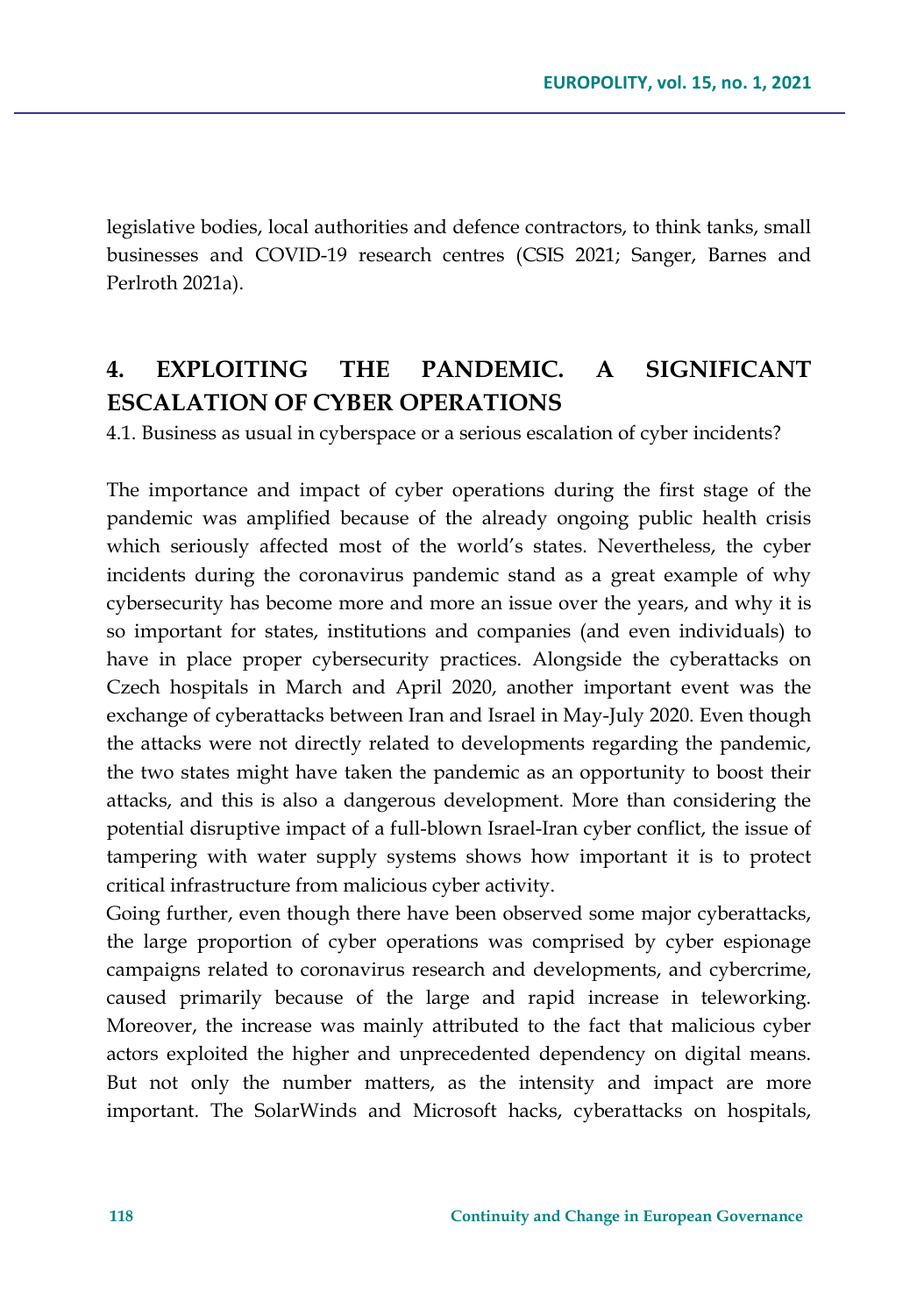vaccine-related research centres and on critical infrastructure represent major escalations in cyber conflict.

Adding to this, the research done regarding this period shows that cybercrime and online fraud have increased during the COVID-19 pandemic, with cybercrime peaking during the first months of the pandemic, when strict lockdowns were in place (Newman 2020a; Naidoo 2020; Matthews 2020). In March 2020, Microsoft recorded the largest uptick in COVID-19 cyber operations, which numbered more than 5 million per day (Matthews 2020). Later on, in April 2020, the WHO saw a 'fivefold increase' in cyber operations directed at its staff and at the 'public at large' and Google stated that it identified over 240 million COVID-19 related spam and phishing messages per day, more than double compared to what it usually recorded, adding that most of the phishing campaigns were actually part of state-sponsored cyber espionage campaigns targeting state actors, including the US (WHO 2020; Newman 2020a). Buil-Gil et al. observed that, even though there was a general increase in cybercrime affecting both individuals and organisations, cybercrimes have mainly targeted individuals (2020, 9-10). For instance, in the UK cybercrime targeting individuals doubled in March-April 2020, compared to the previous months, while cybercrime targeting organisations increased by 50% (Buil-Gil et al. 2020, 3). However, it is likely that a significant proportion of cybercrime recorded during this period could have been part of state-sponsored cyber espionage campaigns, online phishing being one of the main ways of spreading malware-infected files to systems and networks of organisations, including state-institutions (Wiggen 2020, 4).

Moreover, the cyberattacks on hospitals and other health care facilities, the cyber espionage campaigns targeting COVID-19 related research, the surge in teleworking and COVID-19 related cybercrimes, all of these developments show that cyber operations are very significant threats and become even more dangerous during other crises. Moreover, one very important aspect is that the cyberattacks were identified as state-sponsored, with the EU, UK and US attributing cyber operations to China and Russia. Furthermore, the EU imposed the first ever sanctions related to cyberattacks (but regarding cyber operations taking place before 2020) and the US indicted several Chinese state-hackers for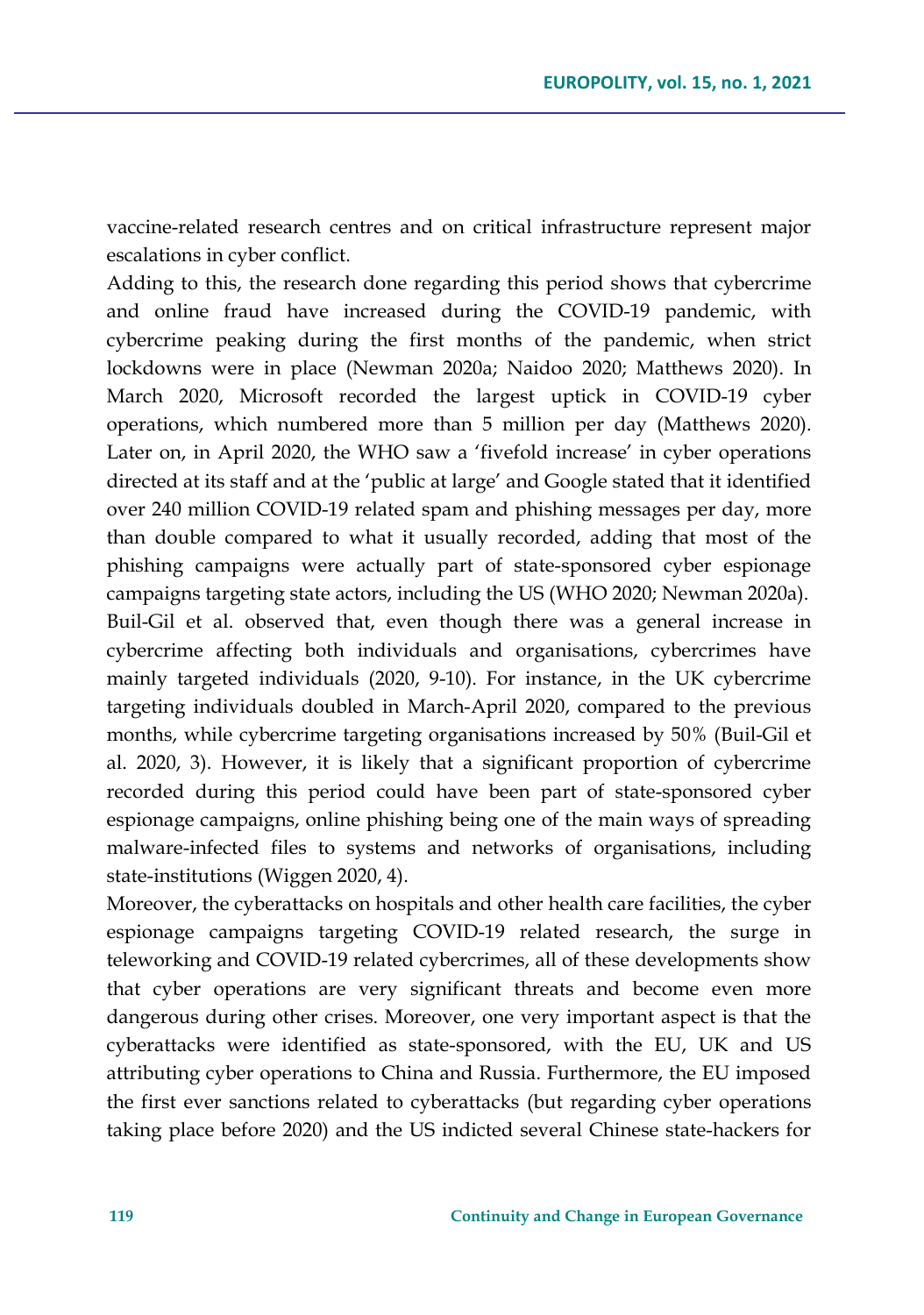cyber espionage activities and imposed sanctions on Russia for cyber operations, also attributing the SolarWinds hack to the SVR intelligence service.

More generally, these events can be regarded as malicious cyber activity, which can be divided in cyber operations (cyberattacks and cyber espionage, which use or are facilitated by the use of malware, ransomware, Trojans or backdoors) and cybercrime (phishing, fraud, scams, ransomware). All things considered, there are two types of cyber operations that occurred during the first year of the COVID-19 pandemic. The first type describes cyber operations deployed during the pandemic that exploited the fact that attention was put on the public health crisis, and so attacks that might have occurred in the near future regardless of the pandemic, but they were launched during 2020 and 2021 because the health crisis created a perfect environment for them and they might have been less substantial if not the pandemic. This is the case of cyber espionage that is not entirely related to COVID-19, such as the SolarWinds and Microsoft hacks, cyberattacks on electrical grid operators, attempts of tampering with water filtration facilities in Israel and the U.S. or cybercrime targeting individuals and companies for financial gain. Public attributing the cyber operations to China and Russia by the European Union, United States, Canada or the United Kingdom, and the announcement of sanctions show the magnitude of the escalation. Ultimately, they can all be considered major state-sponsored cyber operations used against other state actors, as the cyber operations included in this research targeted key infrastructures, especially taking into account the pandemic. Moreover, state actors exploited the situation and disruption created by the pandemic to launch major cyberattacks, because the governments' attention was mainly put on managing the public health crisis.

The second type concerns cyber operations deployed because of the COVID-19 pandemic, and so it refers to COVID-19-related operations. This is the case of cyberattacks on hospitals, health-related facilities and institutions (DDoS, ransomware and others), cyber espionage related to the research on the disease, national policies and vaccines, and cybercrime directly related to COVID-19. Moreover, the dividing line between cybercrime and state-sponsored cyber operations is blurred, as they often use the same tools and/or tactics, and hence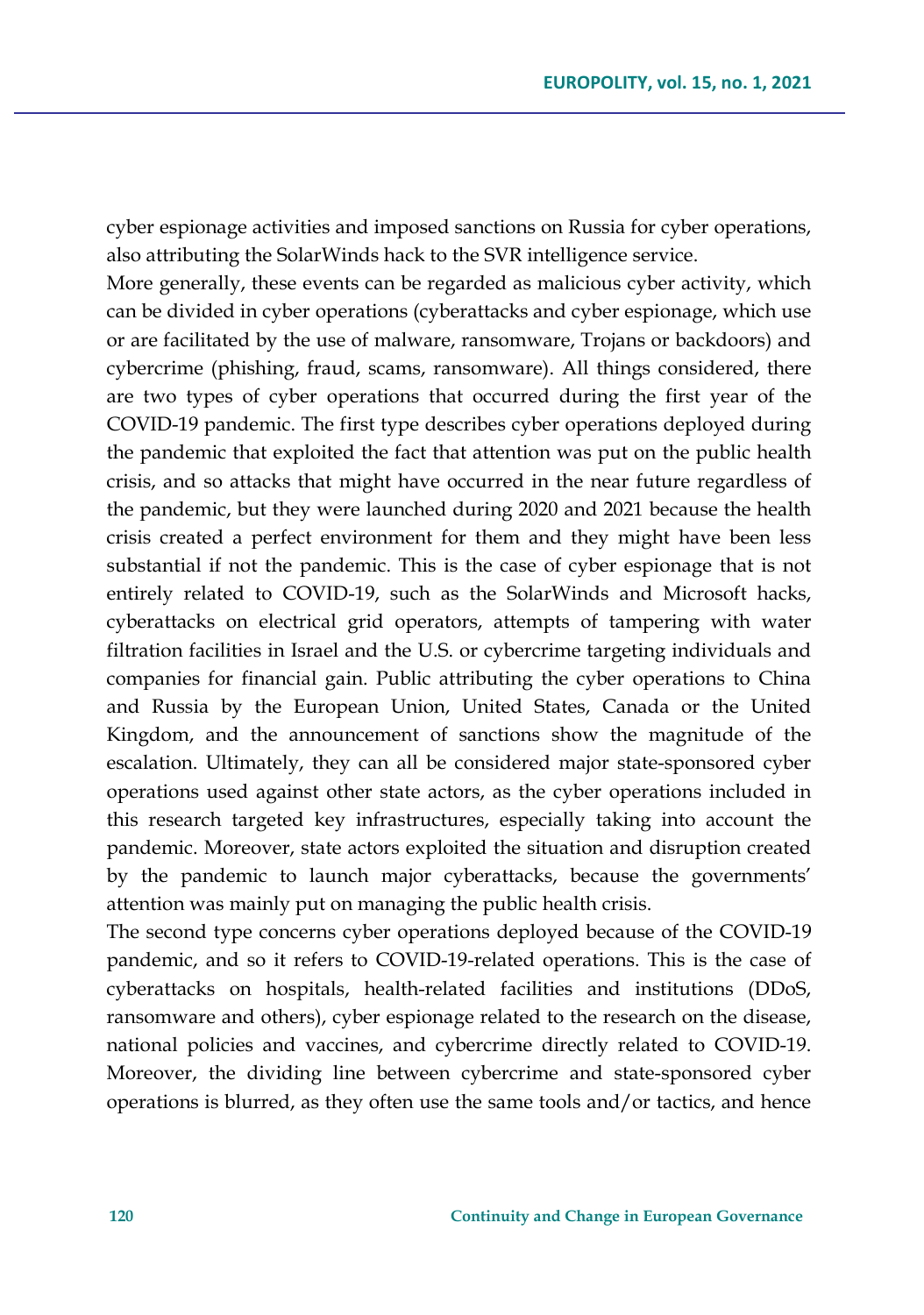a part of the increase in cybercrime during 2020 might have been the result of state-sponsored hacking.

Furthermore, the impact, relevance and importance of the cyber operations mentioned in this research are shown by the effects that these attacks had – the operations were of great complexity and magnitude (as in the case of SolarWinds), and this was shown especially because they were publicly attributed to China and Russia by the US, UK and EU. In addition to this, the cyberattacks against water infrastructure in Israel and the US created a dangerous precedent, as this kind of targets were usually avoided by highprofile hackers (state or non-state).

#### 4.2. Lessons learned and a way forward

Finally, there are some lessons learned that emerged from these cyber incidents. All of these developments must generate a call to action for states to enhance their cybersecurity capabilities. The cyberattacks in the Czech Republic or the cyber operations against dozens of research facilities were not thwarted only because the attackers did not have sufficient capabilities or because they did not intent to do so, but because these states and organizations had in place sufficiently good cybersecurity practices and managed to prevent a major impact. But this was not also the case of cyber espionage campaigns such as SolarWinds's Orion or Microsoft's Exchange exploits and infiltrations targeting the US.

States and organizations must take all of these cyber developments as calls to action and start enhancing their cybersecurity capabilities, because cyber operations like these are only the beginning. Furthermore, a cyberattack on healthcare providers or on the power grid will have a serious impact on the state and on the general population and it will cause great disruptions, but it will also create large vulnerabilities and provide space for even more cyber operations. Moreover, publicly attributing cyber operations, condemning and even imposing sanctions must become the new norm in order to prevent serious escalations. Sophisticated, widespread and disrupting cyberattacks have a high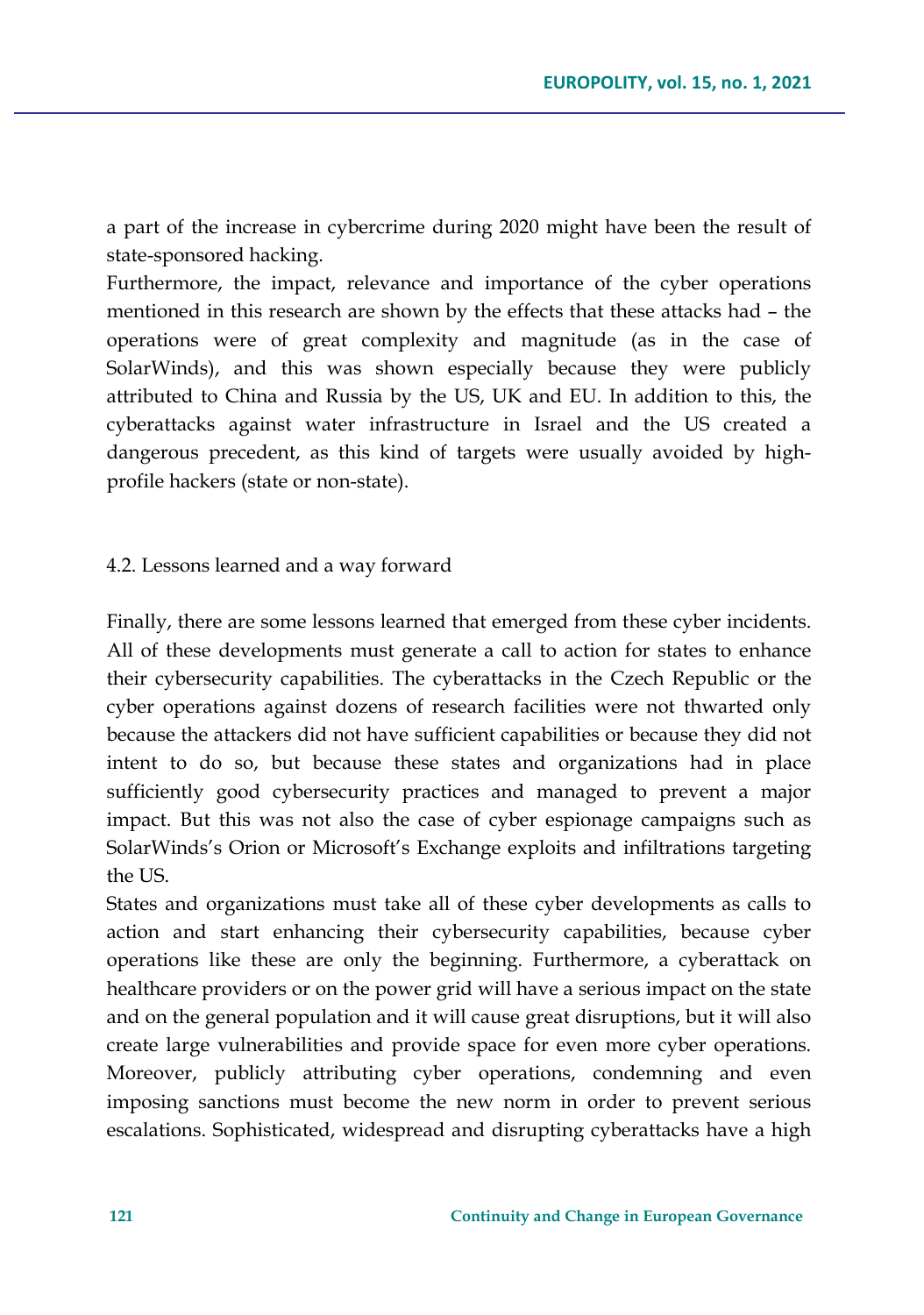possibility of occurring in the near future, and organisations and governments should prepare for such events.

In order to enhance the level of cybersecurity, society, business and government must work together and coordinate their efforts (Dunn Cavelty and Egloff 2019, 50). Other steps that organisations (and individuals) need to take are general recommendations such as: updating all software and firmware, most especially internet security software, implementing multi-factor authentication as much as possible across the network and training all employees on cybersecurity issues (Pranggono and Arabo 2020, 4-5). The government must enhance public awareness activities, provide and fund education related to cyber issues and uphold public-private collaboration and also international cooperation (Davis and Pipikaite 2020; Willet 2021, 16). Governments should also employ efficient communication with the general public in order to raise awareness regarding cyber issues (Dunn Cavelty and Egloff 2019, 49).

All things considered, this whole development of cyber incidents during the pandemic has brought forward important lessons learned. One important aspect of a good cybersecurity practice is taking early, rapid, decisive actions (Davis and Pipikaite 2020). Moreover, all actors should enhance their cybersecurity capabilities and keep in mind the need to always be prepared for complex and targeted cyber operations. Cyber incidents that occurred during the pandemic have shown that the role of private cybersecurity companies and large IT companies is pivotal, as was the case of FireEye disclosing the SolarWinds hack and Microsoft disclosing the Exchange hack and attributing it to Chinese state hackers, and hence the need for public-private collaboration and information exchange becomes crucial. Furthermore, cyber operations seem to be more likely to be deployed during other crises and major events, so all actors need to take even more prevention and caution during such times. Hospitals, health-related facilities, research centres and critical infrastructure such as water facilities are not intangible and they have become major targets and vulnerabilities must be quickly addressed in order to avoid serious disruptions.

Finally, recommendations can be divided in general and specific recommendations. General recommendations are those that can be implemented by everyone (individuals, private companies, governments etc.). They comprise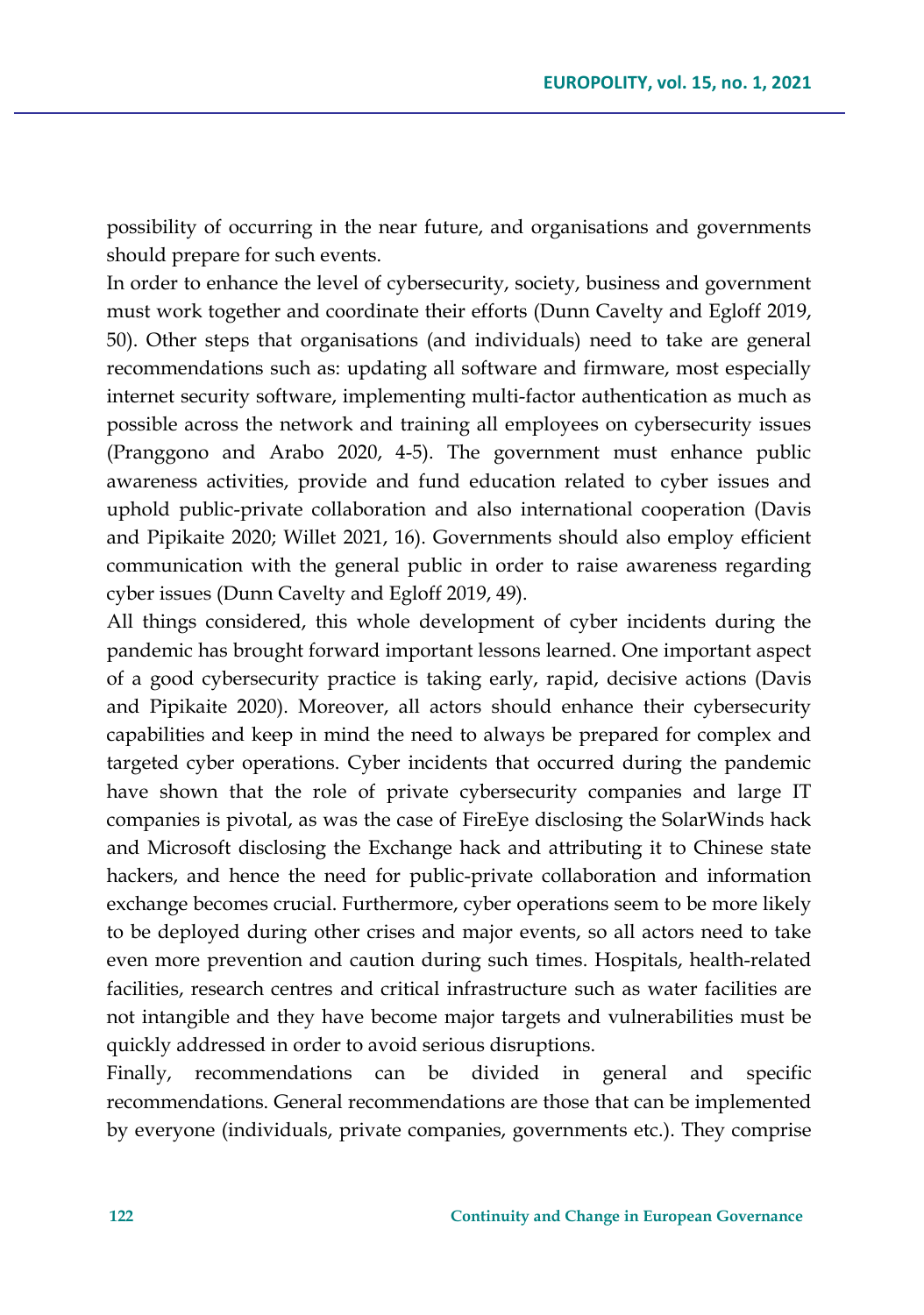the necessity of applying regular updates on software, hardware, operating systems and firmware as often as possible; implementing multifactor authentication wherever possible on systems and networks; maintaining an efficient and constantly updated internet security software; and self-education (as much as possible) on cyber issues and basic cybersecurity practices (for individuals, it can be enough to just read online some steps and advice, and for private companies it can be enough to have some general training sessions or workshops for employees). Furthermore, specific recommendations refer to actions that mainly relate to state actors and governments. They include enhancing, consolidating and maintaining a well-working, close and efficient public-private cooperation and international cooperation; having clear, complex and efficient procedures in place for cybersecurity and cyberattack mitigation, and provide and organise simulations, exercise and training sessions, at least for critical public sector employees; provide education, training and information on safe cyber practices for the general population, state institutions and private companies and funding for programs and academic research related to cybersecurity issues; securing critical infrastructure; paying more attention to hospitals, as they have started to become one of the major targets of cybercrime and state-sponsored cyber operations; and putting more emphasis on the public attribution of cyber operations, indictment of state-sponsored hackers and imposing international sanctions on states and agencies that deploy major cyber operations. After publicly attributing a cyberattack, a state can also indict the hackers (like the U.S. does in some cases), impose sanctions, and all of these actions are even more efficient if they are done together with other states, such as the joint U.S., U.K. and Canada statements (Willet 2021, 13), and so international cooperation becomes important in this aspect too.

## **5. CONCLUSIONS**

Cyberattacks on COVID-19 hospitals and health departments, cyberattacks targeting water treatment facilities and electrical grid operators, cyber espionage campaigns against COVID-19 research facilities, cybercrime and large-scale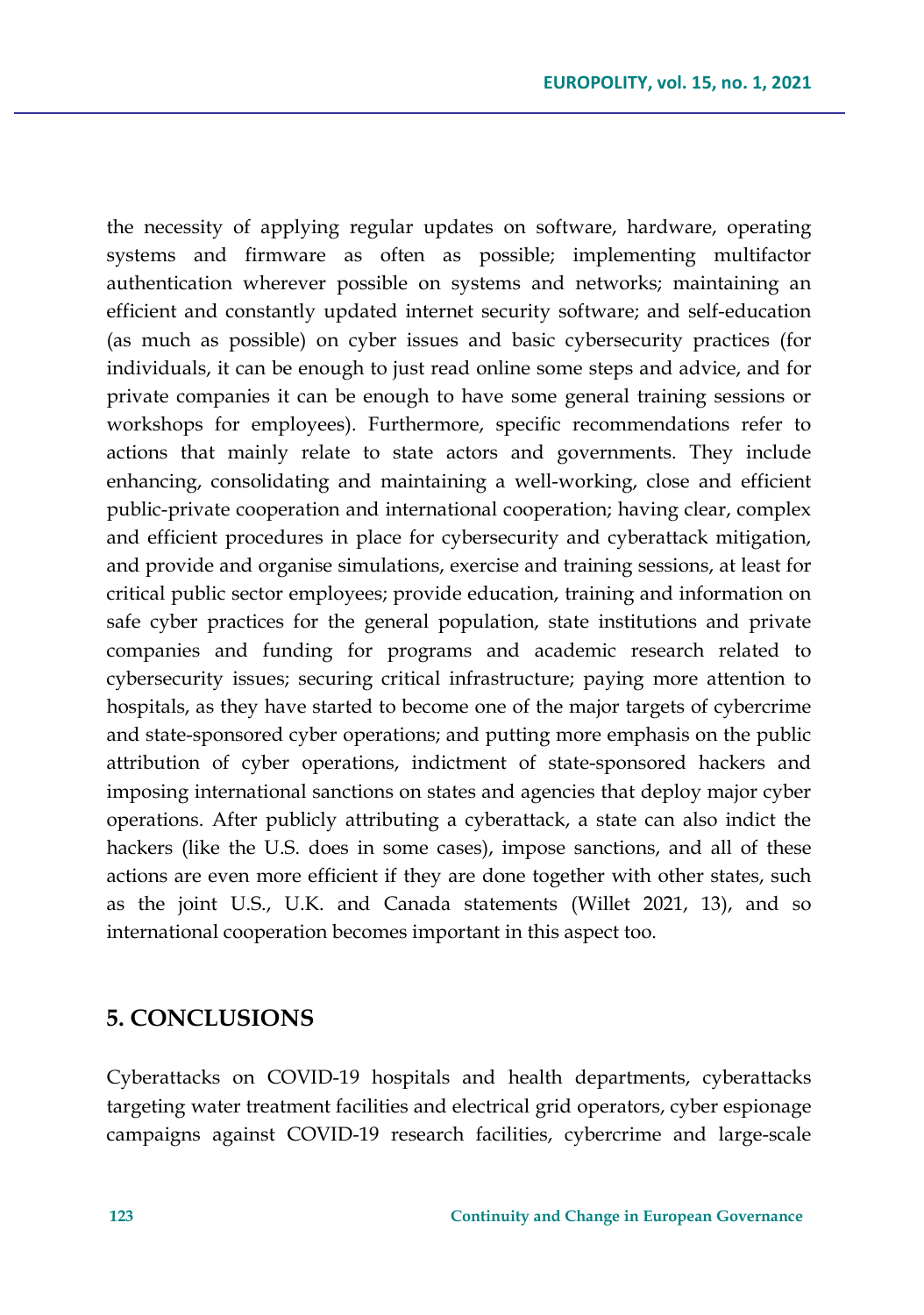cyber espionage campaigns unrelated to the pandemic are very serious events and must be adequately addressed by governments, but the fact that they occurred during the public health crisis caused by the pandemic is a worrying development. Thus, state actors responded properly, mitigating the effects and publicly attributing some of the major cyber operations. Overall, it can be said that the situation could have been far worse, and all of these cyber operations show that any individual and any organisation can become a target and can have its activities significantly disrupted.

The cyber operations that occurred during the pandemic set some serious precedents and raised the stake of cybersecurity even higher, as cyberattacks on already overwhelmed COVID-19 hospitals could have provoked the first ever direct deaths resulting from a cyberattack. In the future, this might become a reality, as critical infrastructure will continue to be one of the main targets. Furthermore, cyber espionage campaigns such as the SolarWinds hack might become the norm in cyberspace, and cybercrime might blend even more with malicious state-sponsored cyber operations.

The upcoming widespread digitalization of public services and work without implementing proper cybersecurity practices can lead to one daunting assumption – in terms of cyberattacks and cybercrime, the worst is yet to come. Even with a significant level of cybersecurity and prevention, a major cyberattack can still occur in the future, and the extent of damages will depend on how good have governments prepared for it. The pandemic will be over in a couple of years, but the escalation of cyber operations is here to stay.

## **REFERENCES**

- Baram, Gil, and Kevjn Lim. 2020. "Israel and Iran Just Showed Us the Future of Cyberwar With Their Unusual Attacks". *Foreign Policy*. June 5. Accessed April 20, 2021. https://foreignpolicy.com/2020/06/05/israel-and-iran-justshowed-us-the-future-of-cyberwar-with-their-unusual-attacks/.
- Boeke, Sergei. 2017. "National cyber crisis management: Different European approaches". *Governance.* 31, no. 3: 449-464.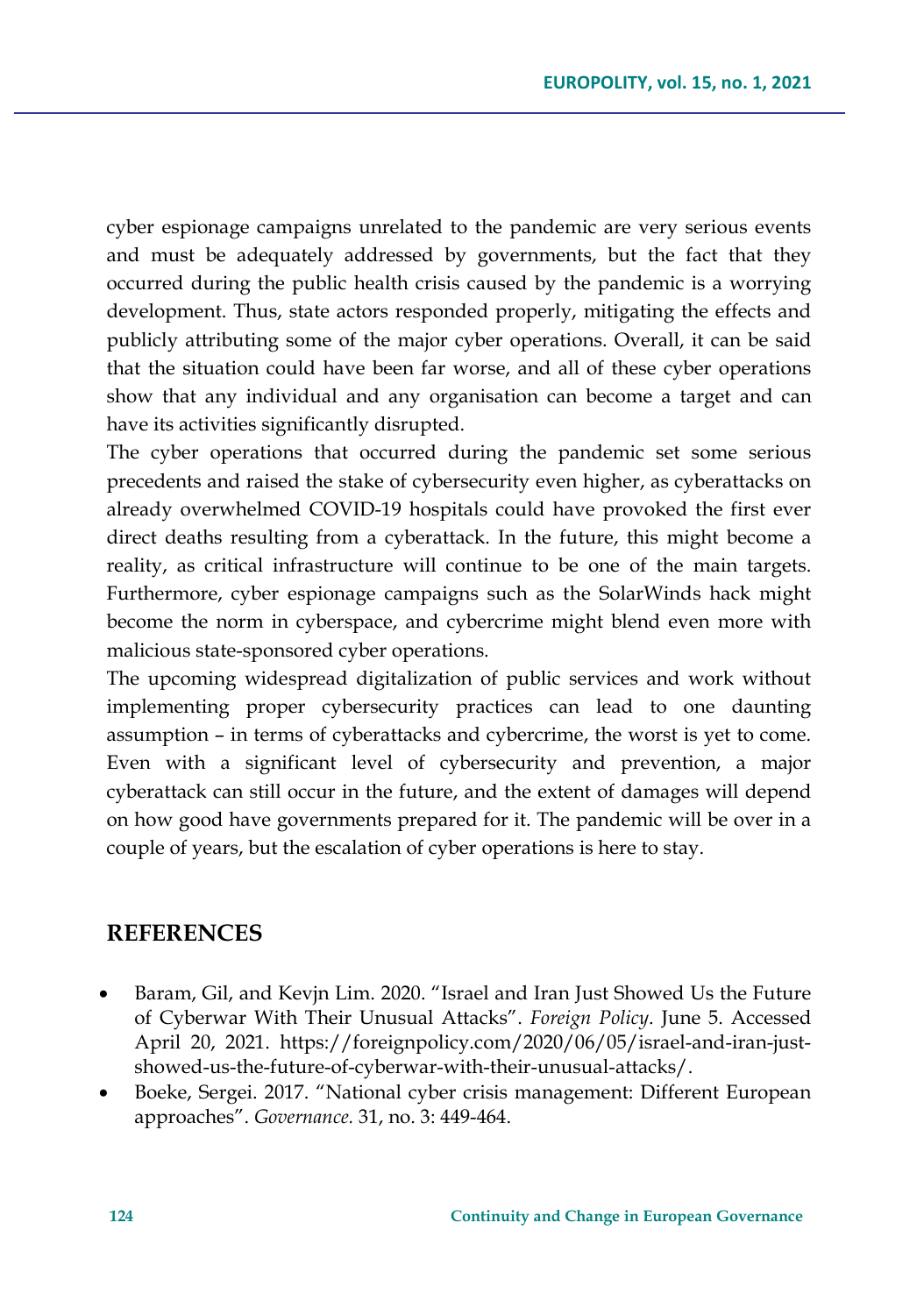- Buil-Gil, David, Fernando Miró-Llinares, Asier Moneva, Steven Kemp, and Nacho Díaz-Castaño. 2021. "Cybercrime and shifts in opportunities during COVID-19: a preliminary analysis in the UK". *European Societies.* 23, no. 1: 1- 14.
- Burgess, Matt. 2020a. "Hackers are targeting hospitals crippled by coronavirus". *Wired*. March 22. Accessed April 20, 2021. https://www.wired.co.uk/article/coronavirus-hackers-cybercrimephishing.
- Burgess, Matt. 2020b. "Chinese hackers targeted major UK companies as coronavirus raged". *Wired*. July 23. Accessed April 20, 2021. https://www.wired.co.uk/article/china-coronavirus-hacking-uk-us.
- Cimpanu, Catalin. 2020a. "Czech hospital hit by cyberattack while in the midst of a COVID-19 outbreak". *ZDNet*. March 13. Accessed April 20, 2021. https://www.zdnet.com/article/czech-hospital-hit-by-cyber-attack-whilein-the-midst-of-a-covid-19-outbreak/.
- Cimpanu, Catalin. 2020b. "Two more cyber-attacks hit Israel's water system". *ZDNet*. 20 July. Accessed April 20, 2021. https://www.zdnet.com/article/two-more-cyber-attacks-hit-israels-watersystem/.
- Consilium. 2020a. "Declaration by the High Representative Josep Borrell, on behalf of the European Union, on malicious cyber activities exploiting the coronavirus pandemic". Council of the EU. April 30. Accessed April 20, 2021. https://www.consilium.europa.eu/en/press/pressreleases/2020/04/30/declaration-by-the-high-representative-josep-borrellon-behalf-of-the-european-union-on-malicious-cyber-activities-exploitingthe-coronavirus-pandemic/.
- Consilium. 2020b. "EU imposes the first ever sanctions against cyberattacks". Council of the EU. July 30. Accessed on April 20, 2021. https://www.consilium.europa.eu/en/press/pressreleases/2020/07/30/eu-imposes-the-first-ever-sanctions-against-cyberattacks.
- Corera, Gordon. 2020a. "Coronavirus: Cyber-spies seek coronavirus vaccine secrets". *BBC*. May 1. Accessed April 20, 2021. https://www.bbc.com/news/technology-52490432.
- Corera, Gordon. 2020b. "Coronavirus: Hackers targeted Covid vaccine supply 'cold chain'". *BBC*. December 3. Accessed April 20, 2021. https://www.bbc.com/news/technology-55165552.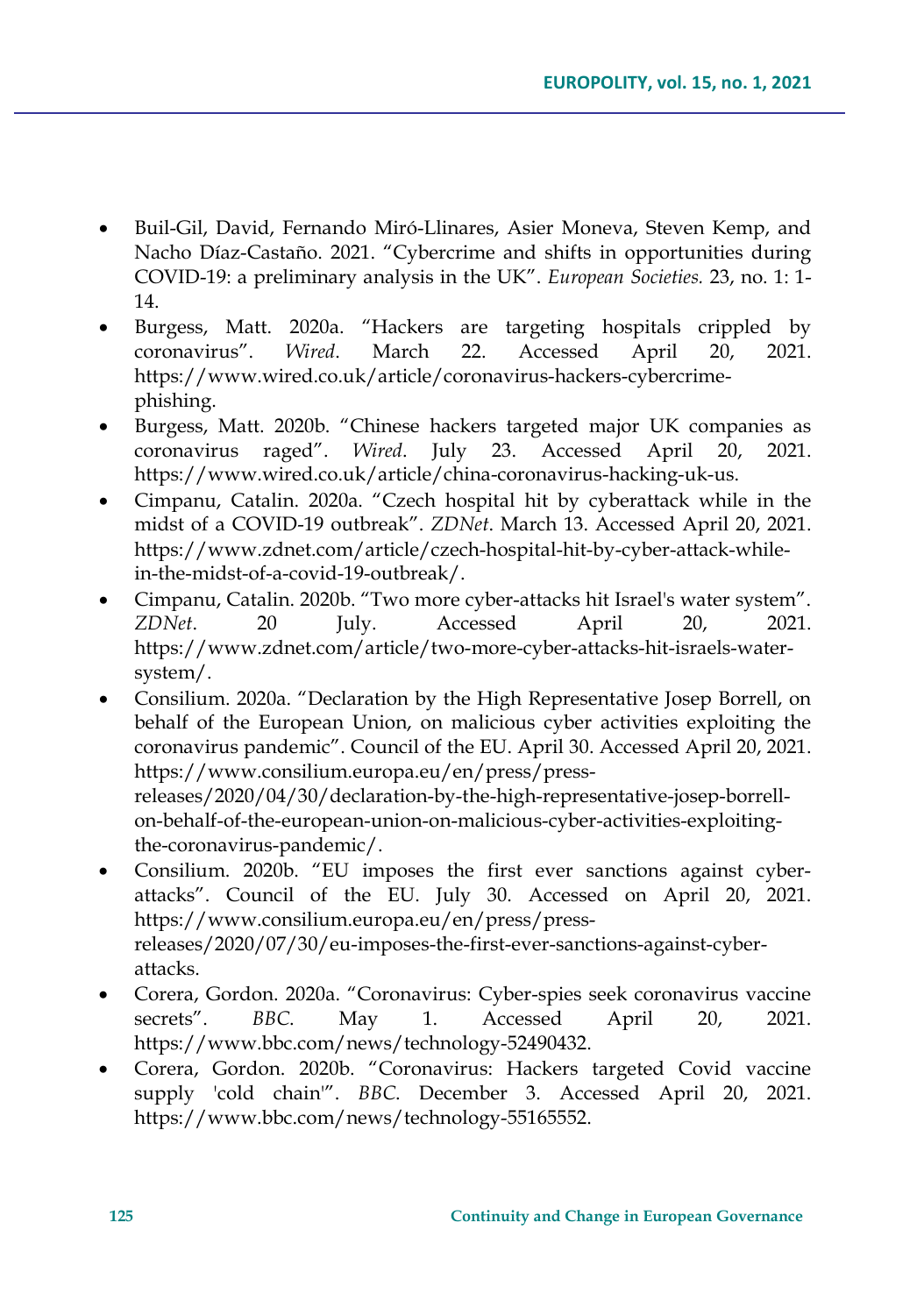- CSIS. 2021. "Significant Cyber Incidents". *Center for Strategic & International Studies*. Accessed April 20, 2021. https://www.csis.org/programs/strategictechnologies-program/significant-cyber-incidents.
- Davis, Nicholas, and Algirde Pipikaite. 2020. "What the COVID-19 pandemic teaches us about cybersecurity – and how to prepare for the inevitable global cyberattack". *WEF*. June 1. Accessed April 20, 2021. https://www.weforum.org/agenda/2020/06/covid-19-pandemic-teachesus-about-cybersecurity-cyberattack-cyber-pandemic-risk-virus/.
- Dunn Cavelty, Myriam, and Florian J. Egloff. 2019. "The politics of cybersecurity: Balancing different roles of the state". *St. Antony's International Review.* 15, no. 1: 37-57.
- Egloff, Florian J., and Max Smeets. 2021. "Publicly attributing cyber attacks: a framework". *Journal of Strategic Studies*. 1-32.
- ENISA. 2020. "Cybersecurity in the healthcare sector during COVID-19 pandemic". *European Union Agency for Cybersecurity*. May 11. Accessed April 20, 2021. https://www.enisa.europa.eu/news/enisa-news/cybersecurity-inthe-healthcare-sector-during-covid-19-pandemic.
- European Commission. 2020a. *Cybercrime*. Accessed April 20, 2021. https://ec.europa.eu/home-affairs/what-we-do/policies/cybercrime\_en.
- European Commission. 2020b. *Statement by President von der Leyen at the joint press conference with President Michel, following the EU-China Summit videoconference*. Statement, June 22. Accessed April 20, 2021. https://ec.europa.eu/commission/presscorner/detail/en/statement\_20\_116 2/.
- Glosserman, Brad. 2020. "A 'new normal' in cyberwar should scare us to action". *The Japan Times*. June 10. Accessed April 20, 2021. https://www.japantimes.co.jp/opinion/2020/06/10/commentary/worldcommentary/new-normal-cyberwar-scare-us-action.
- Greenberg, Andy. 2021. "US Sanctions on Russia Rewrite Cyberespionage's Rules". *Wired*. April 15. Accessed April 20, 2021. https://www.wired.com/story/us-russia-sanctions-solarwinds-svr/.
- Grierson, Jamie, and Hannah Devlin. 2020. "Hostile states trying to steal coronavirus research, says UK agency". *The Guardian*. May 3. Accessed April 20, 2021. https://www.theguardian.com/world/2020/may/03/hostilestates-trying-to-steal-coronavirus-research-says-uk-agency.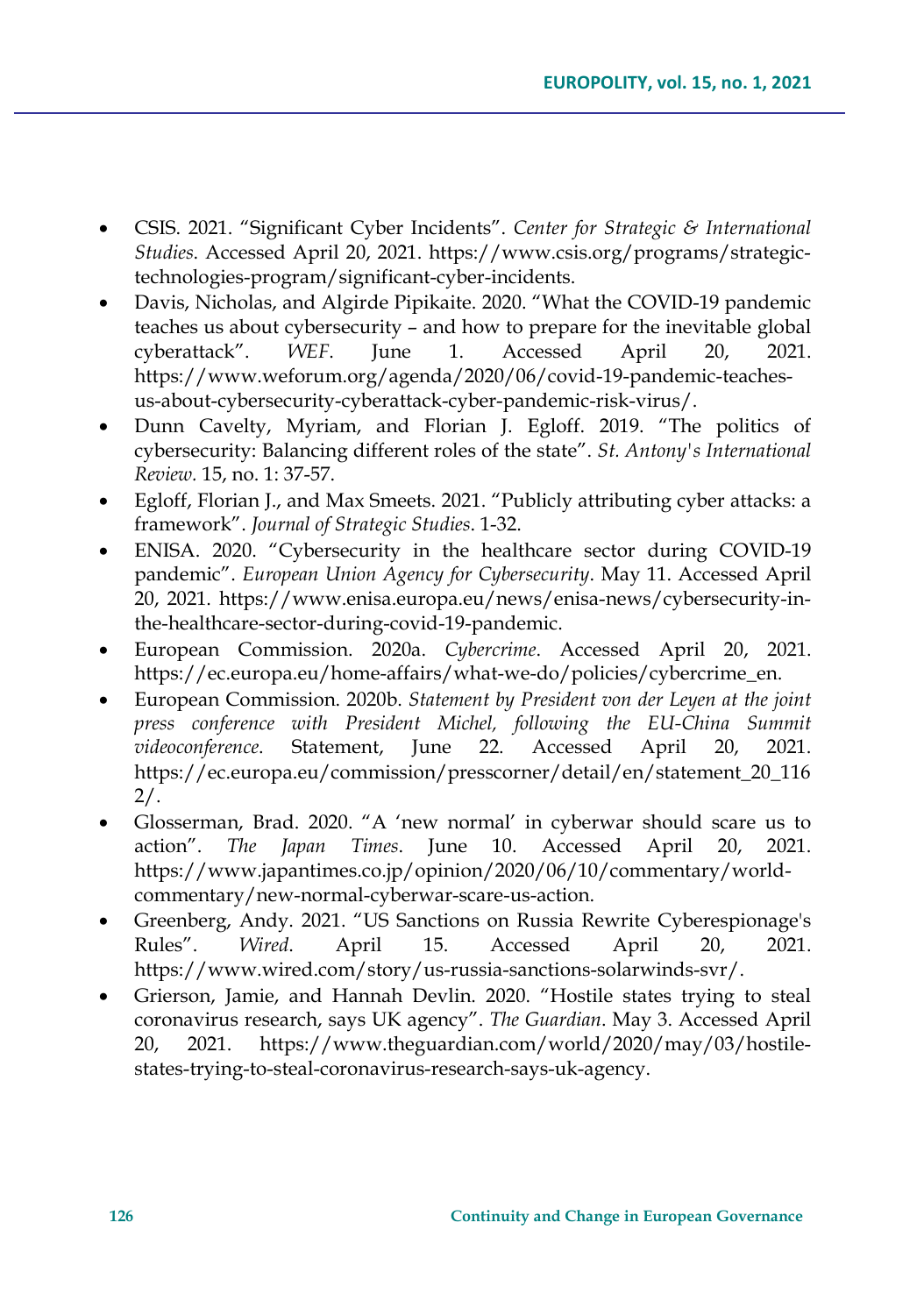- Hodges, Duncan, and Sadie Creese. 2015. "Understanding cyber-attacks". In *Cyber Warfare: A multidisciplinary analysis*. ed. James A. Green. 33-60. New York: Routledge.
- Interpol. 2020. "INTERPOL report shows alarming rate of cyberattacks during COVID-19". *News and Events*. August 4. Accessed April 20, 2021. https://www.interpol.int/en/News-and-Events/News/2020/INTERPOLreport-shows-alarming-rate-of-cyberattacks-during-COVID-19.
- James, William, and Steve Scherer. 2020. "UPDATE 3-Russia trying to steal COVID-19 vaccine data, say UK, U.S. and Canada". *Reuters*. July 16. Accessed April 20, 2021. https://www.reuters.com/article/health-coronaviruscyber/update-3-russia-trying-to-steal-covid-19-vaccine-data-say-uk-u-s-andcanada-idUSL5N2EN4X6.
- Jolly, Jasper. 2020. "Huge rise in hacking attacks on home workers during lockdown". *The Guardian*. May 24. Accessed April 20, 2021. https://www.theguardian.com/technology/2020/may/24/hacking-attackson-home-workers-see-huge-rise-during-lockdown.
- Kharraz, Amin, William Robertson, Davide Balzarotti, Leyla Bilge, and Engin Kirda. 2015. "Cutting the Gordian Knot: A Look Under the Hood of Ransomware Attacks". *Detections of Intrusions and Malware, and Vulnerability Assessment, 12th International Conference, DIMVA 2015 Milan, Italy, July 9-10, 2015, Proceedings*. ed. Magnus Almgren, Vicenzo Gulisano and Federico Maggi. 3-24. Cham: Springer.
- Lederer, Edith M. 2020. "Top UN official warns malicious emails on rise in pandemic". *AP*. May 23. Accessed April 20, 2021. https://apnews.com/article/c7e7fc7e582351f8f55293d0bf21d7fb.
- Marquardt, Alex, and Eric Levenson. 2021. "Florida water treatment facility hack used a dormant remote access software, sheriff says". *CNN*. February 10. Accessed April 20, 2021. https://edition.cnn.com/2021/02/10/us/florida-water-poisoncyber/index.html.
- Martin, Chris, and Gerson Freitas Jr. 2020. "Hackers Are Targeting the Remote Workers Who Keep Your Lights On". *Bloomberg*. July 30. Accessed April 20, 2021. https://www.bloomberg.com/news/articles/2020-07- 30/hackers-are-targeting-the-remote-workers-who-keep-your-lights-on.
- Matthews, Lee. 2020. "Microsoft: COVID-19 Cyber Attacks Peaked In March And Fell Off Quickly". *Forbes*. June 17. Accessed April 20, 2021.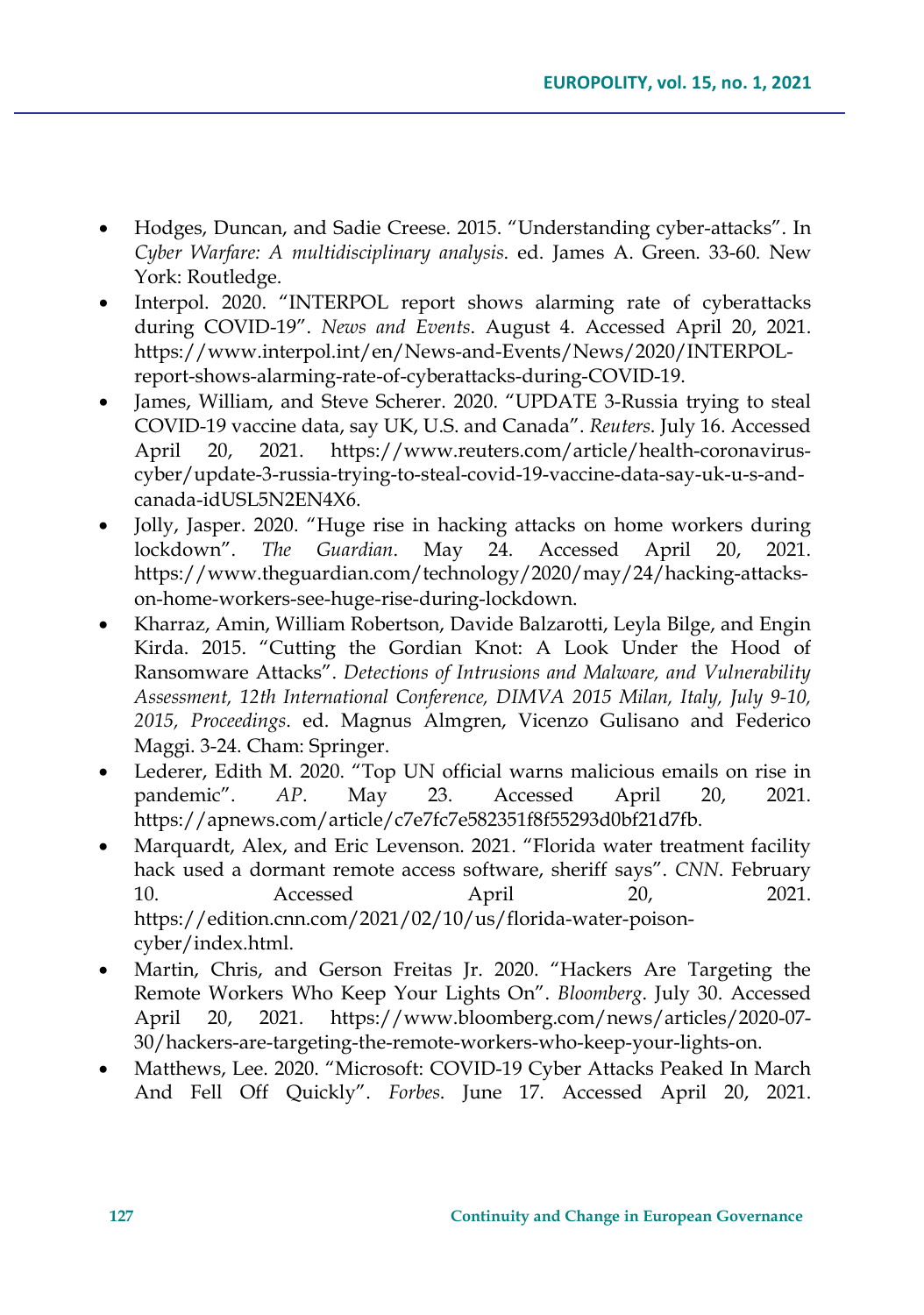https://www.forbes.com/sites/leemathews/2020/06/17/microsoft-covid-19-cyber-attacks-peaked-in-march-and-fell-off-quickly/.

- Naidoo, Rennie. 2020. "A multi-level influence model of COVID-19 themed cybercrime". *European Journal of Information Systems.* 29, no. 3: 306-321.
- NCA. 2020. "National Strategic Assessment of Serious and Organised Crime". National Crime Agency. Accessed April 20, 2021. https://www.nationalcrimeagency.gov.uk/who-we-are/publications/437 national-strategic-assessment-of-serious-and-organised-crime-2020/file.
- Newman, Lily Hay. 2020a. "Google Sees State-Sponsored Hackers Ramping Up Coronavirus Attacks". *Wired*. April 22. Accessed April 20, 2021. https://www.wired.com/story/google-state-sponsored-hackerscoronavirus-phishing-malware/.
- Newman, Lily Hay. 2020b. "How to Understand the Russia Hack Fallout". *Wired*. December 19. Accessed April 20, 2021. https://www.wired.com/story/russia-solarwinds-hack-targets-fallout/.
- Nye, Joseph S. Jr. 2011. "Nuclear Lessons for Cyber Security?". *Strategic Studies Quarterly.* 5, no. 4: 18-38.
- Pranggono, Bernardi, and Abdullahi Arabo. 2021. "COVID‐19 pandemic cybersecurity issues". *Internet Technology Letters.* 4, no. 2: 1-6.
- Reuters. 2020. "Czech hospitals report cyberattacks day after national watchdog's warning". *Reuters*. April 17. Accessed April 20, 2021. https://www.reuters.com/article/us-czech-cyber-ostrava/czech-hospitalsreport-cyberattacks-day-after-national-watchdogs-warningidUSKBN21Z1OH.
- Robertson, Jordan, Kartikay Mehrotra, and Ryan Gallagher. 2021. "China's Microsoft Hack, Russia's SolarWinds Attack Threaten to Overwhelm U.S.". *Bloomberg*. March 9. Accessed April 20, 2021. https://www.bloomberg.com/news/articles/2021-03-09/microsoftsolarwinds-breaches-spark-two-front-war-on-hackers.
- Rowe, Neil C. 2015. "The attribution of cyber warfare". In *Cyber Warfare: A multidisciplinary analysis*. ed. James A. Green. 33-60. New York: Routledge.
- Sabbagh, Dan, and Andrew Roth. 2020. "Russian state-sponsored hackers target Covid-19 vaccine researchers". *The Guardian*, July 16. Accessed April 20, 2021. https://www.theguardian.com/world/2020/jul/16/russian-statesponsored-hackers-target-covid-19-vaccine-researchers.
- Sanger, David E., Julian E. Barnes, and Nicole Perlroth. 2021a. "Preparing for Retaliation Against Russia, U.S. Confronts Hacking by China". *The New York*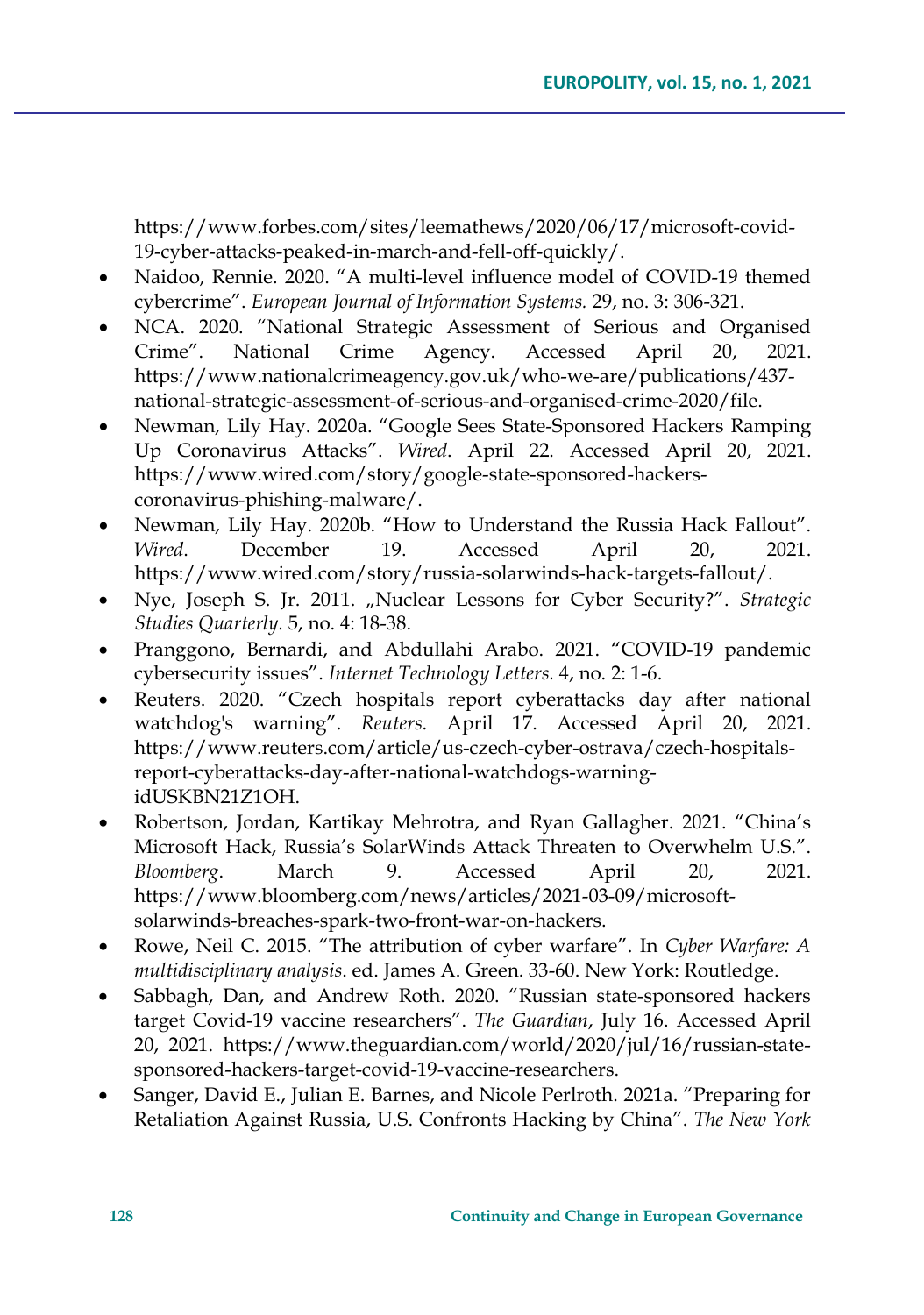*Times*. March 7. Accessed April 20, 2021. https://www.nytimes.com/2021/03/07/us/politics/microsoft-solarwindshack-russia-china.html.

- Sanger, David E., Julian E. Barnes, and Nicole Perlroth. 2021b. "White House Weighs New Cybersecurity Approach After Failure to Detect Hacks". *The New York Times*. March 14. Accessed April 20, 2021. https://www.nytimes.com/2021/03/14/us/politics/us-hacks-chinarussia.html.
- Schmitt, Michael N. 2017. *Tallinn Manual 2.0 on the International Law Applicable to Cyber Operations*. Cambridge: Cambridge University Press.
- Staff, Toi. 2020. "6 facilities said hit in Iran's cyberattack on Israel's water system in April". *The Times of Israel*. 19 May. Accessed April 20, 2021. https://www.timesofisrael.com/6-facilities-said-hit-in-irans-cyberattack-onisraels-water-system-in-april/.
- Stein, Shira, and Jennifer Jacobs. 2020. "Cyber-Attack Hits U.S. Health Agency Amid Covid-19 Outbreak". *Bloomberg*. March 16. Accessed April 20, 2021. https://www.bloomberg.com/news/articles/2020-03-16/u-s-healthagency-suffers-cyber-attack-during-covid-19-response.
- Strohm, Chris, and Ryan Gallagher. 2020. "U.S. Says China Hackers Stole Secrets, Sought Virus Data". *Bloomberg*. July 22. Accessed April 20, 2021. https://www.bloomberg.com/news/articles/2020-07-21/u-s-accuseschinese-hackers-of-stealing-virus-trade-secrets.
- Stubbs, Jack. 2020. "Hackers steal Pfizer/BioNTech COVID-19 vaccine data in Europe, companies say". *Reuters*. December 9. Accessed April 20, 2021. https://www.reuters.com/article/uk-ema-cyber/hackers-steal-pfizerbiontech-covid-19-vaccine-data-in-europe-companies-say-idUKKBN28J1VF.
- Valeriano, Brandon, and Ryan C. Maness. 2015. *Cyber War versus Cyber Realities: Cyber Conflict in the International System*. New York: Oxford University Press.
- Walker, Amy. 2020. "UK '95% sure' Russian hackers tried to steal coronavirus vaccine research". *The Guardian*, July 17. Accessed April 20, 2021. https://www.theguardian.com/world/2020/jul/17/russian-hackers-stealcoronavirus-vaccine-uk-minister-cyber-attack.
- WHO. 2021. "WHO Coronavirus (COVID-19) Dashboard". Accessed April 22, 2021. https://covid19.who.int/.
- Wiggen, Johannes. 2020. "Impact of COVID-19 on cyber crime and statesponsored cyber activities". *Coronaperspectives*. Konrad Adenauer Stiftung.